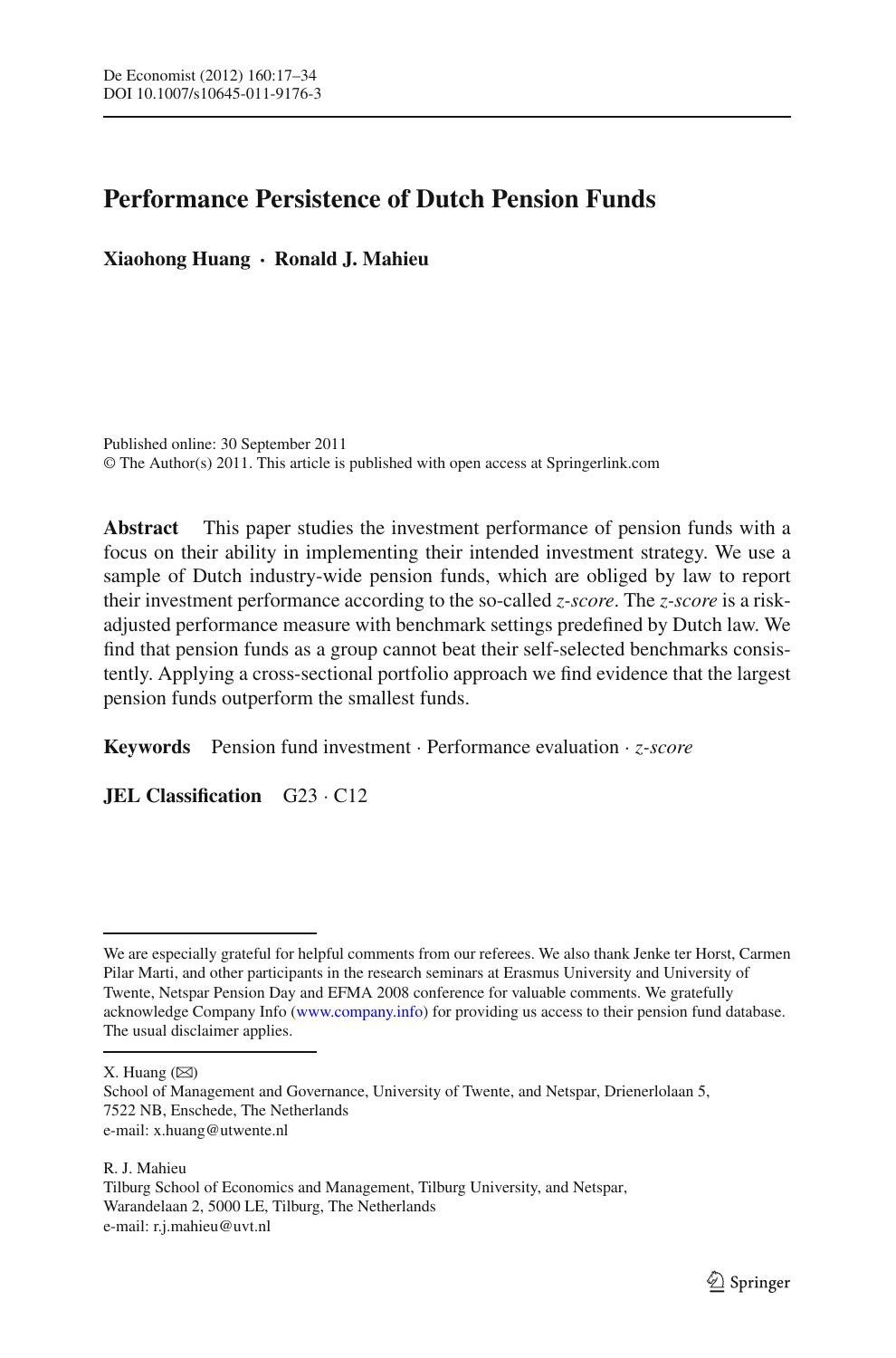# **1 Introduction**

The aggregated market value of Dutch pension fund portfolios is large. At the end of year 2008 the total asset size of Dutch pension funds was  $\epsilon$ 605 billion. This number is 1.2 times larger than the value of the GDP, which was  $\epsilon$ 488.5 billion in 2008. In contrast, the assets managed by collective investment schemes such as mutual funds and hedge funds, are only about  $\epsilon 84$  billion.<sup>[1](#page-1-0)</sup> Most of these pension assets are associated to industry-related pension funds ( $\epsilon$ 409 billion), which manage the pension savings for the majority of Dutch employees. The sheer size of this category of pension funds and their significant role in providing retirement income warrants a careful investigation of the performance of their investment portfolios.

In the Netherlands a mandatory industry-wide pension fund is a multi-sponsor pension plan that provides pension services to all employees of the companies affiliated to a particular industry.[2](#page-1-1) Employees of these companies are obliged to participate in these schemes. The mandatory feature of these plans leads to a legal requirement that pension funds should report their investment performance in terms of a so-called *z-score*, a risk-adjusted measure of their investment returns. The *z-score* methodology is fixed by Dutch law [\(Vrijstellingsbesluit Wet Bpf 2000\)](#page-17-0). Most importantly, the prescribed risk adjustment is not consistent with *ex post* risk exposure. If a fund fails a performance test based on the *z-score*, it loses its mandatory status. Individual participating companies can then leave the fund and either join another pension fund or establish their own fund.

In this paper, we use a unique data set of*z-score* observations to provide a cross-sectional and longitudinal description of the investment performance of Dutch mandatory industry-wide pension funds. Our study adds to the current literature on pension fund performance. It provides another piece of evidence that pension funds do not add value in implementing investment strategies with respect to the indicated benchmarks. Our study also shows the variation in performance across funds of different sizes, revealing that the biggest fund group persistently outperform the smallest fund group. This finding corroborates the ongoing consolidation in the pension fund sector.

Pension fund performance is often measured by the total investment return of the fund portfolio, which is in general determined by the strategic asset allocation and the implementation of this allocation. The strategic allocation is typically set by the trustees with the help of consultants and investment advisors. The implementation of the strategic portfolio is delegated to internal or external asset managers with different specializations.<sup>3</sup> Our paper focuses on the quality of the implementation, and this is measured by the fund's overall portfolio performance in excess of an *a priori* agreed-upon benchmark portfolio.

A pension fund portfolio typically consists of various asset classes. The study on investment performance can be performed at both the individual asset class level as

 $1$  According to statistics on the website of the Dutch central bank (DNB): [www.dnb.nl.](www.dnb.nl)

<span id="page-1-1"></span><span id="page-1-0"></span><sup>2</sup> According to statistics from the Dutch central bank (DNB), in 2010 about 88% of the industry-wide funds provide defined benefit schemes and the rest are defined contribution and mixed schemes.

<span id="page-1-2"></span><sup>&</sup>lt;sup>3</sup> A new trend is that an external investment firm acts as a fiduciary asset manager, who structures and monitors the total investment process from strategic asset allocation to individual asset manager selection.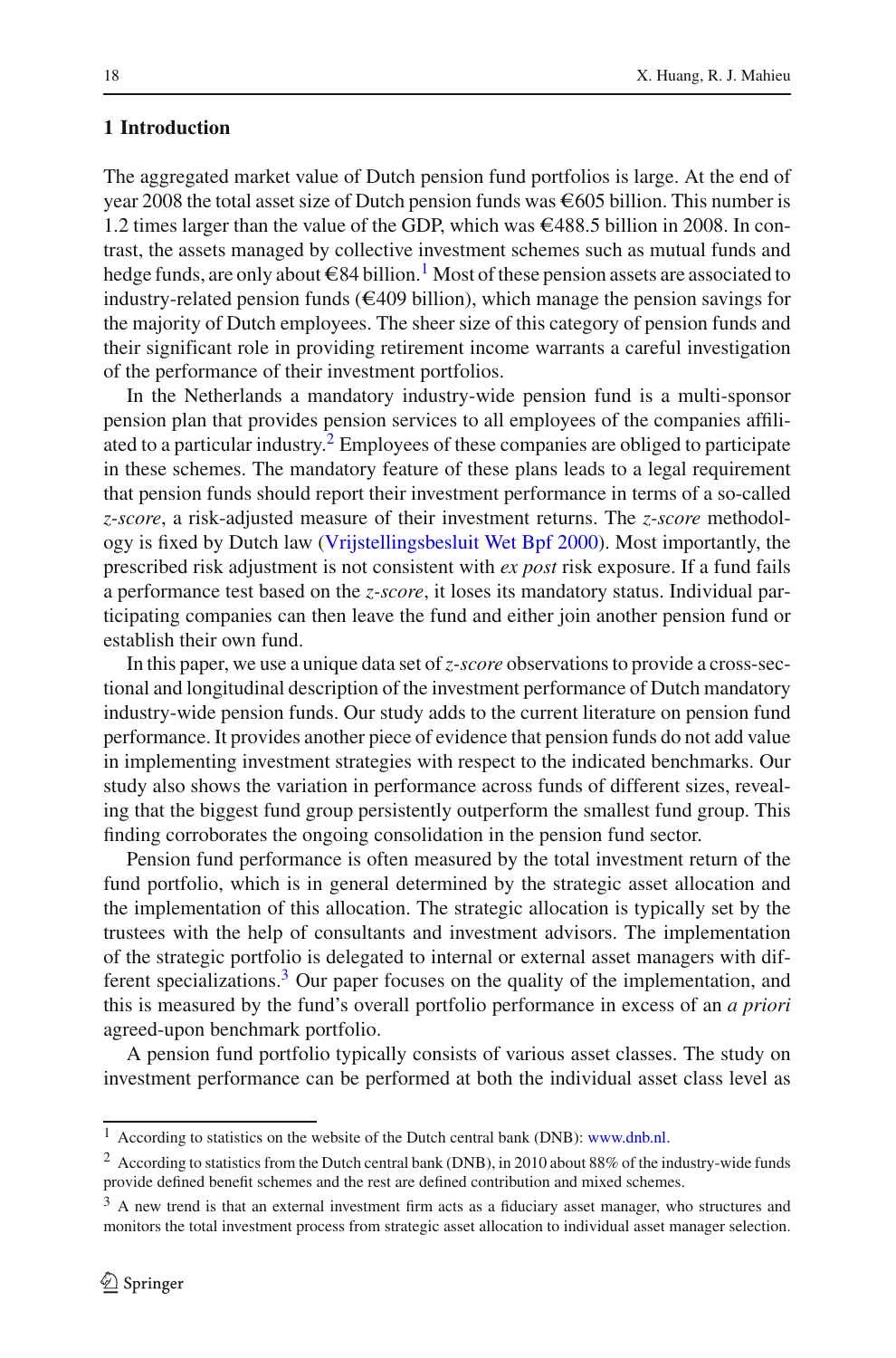well as at the level of the overall fund portfolio. One stream of the literature is evaluating t[he](#page-16-0) [performance](#page-16-0) [on](#page-16-0) [an](#page-16-0) [asset](#page-16-0) [class](#page-16-0) [level,](#page-16-0) [such](#page-16-0) [as](#page-16-0) [Lakonishok et al.](#page-17-1) [\(1992](#page-17-1)), Coggin et al. [\(1993\)](#page-16-0), [Busse et al.](#page-16-1) [\(2006\)](#page-16-1), [Tonks](#page-17-2) [\(2005\)](#page-17-2) and [Bauer et al.](#page-16-2) [\(2007](#page-16-2)). The other stream of the literature, which is relatively small, is related to performance evaluation at the overall fund level. [Brinson et al.](#page-16-3) [\(1986](#page-16-3)) and [Ippolito and Turner](#page-17-3) [\(1987](#page-17-3)) are the pioneers in this line of research. A most recent paper is [Blake et al.](#page-16-4) [\(1999\)](#page-16-4) on the UK pension funds. Our paper fits in this second stream of literature and addresses the question whether pension funds outperform their benchmarks using the *z-score* framework. In that way our study adds to the limited, but growing, literature on pension fund investment performance. The lack of empirical studies on pension fund investment performance up to now may be related to the fact that there is little detailed information available on the asset allocations and on the returns of individual components of the pension fund investment portfolios.<sup>4</sup> The Dutch sample used in our study overcomes this problem, and provides a risk-adjusted measurement that accounts for fund- and period- specific asset allocations and returns.

The rest of the paper is organized as follows. In Sect. [2](#page-2-1) we describe previous studies on pension fund investment performance. Section [3](#page-3-0) provides some background on the investment processes at Dutch pension funds, and introduces the *z-score* in detail. Section [4](#page-6-0) describes the associated data. The results are discussed in Sect. [5.](#page-8-0) Section [6](#page-14-0) concludes.

# <span id="page-2-1"></span>**2 Literature Review**

In this part we provide an overview of the most important papers on pension fund performan[ce](#page-17-3) [evaluation](#page-17-3) [at](#page-17-3) [the](#page-17-3) [overall](#page-17-3) [fund](#page-17-3) [level.](#page-17-3) [Brinson et al.](#page-16-3) [\(1986](#page-16-3)) and Ippolito and Turner [\(1987\)](#page-17-3) are the pioneers in this line of research. A more recent paper is [Blake et al.](#page-16-4) [\(1999](#page-16-4)) on the UK pension funds.

Performance evaluation requires the use of appropriate benchmarks. In general there are two ways to construct benchmark portfolios. One way is to use risk factors, like equity/bond market index returns, or the returns on specifically designed portfolios as in the Fama and French methodology. Subsequently, the loading on these factors are found by regressing the returns on the pension fund portfolio on these risk factor returns. The benchmark portfolio is then composed by the estimated loadings and the returns on the risk factors. This is the approach taken in [Coggin et al.](#page-16-0) [\(1993](#page-16-0)), [Tonks](#page-17-2) [\(2005\)](#page-17-2), and [Busse et al.](#page-16-1) [\(2006](#page-16-1)). The other way is to use explicit information on the asset alloc[ation](#page-17-3) [holdings](#page-17-3) [of](#page-17-3) [a](#page-17-3) [pension](#page-17-3) [fund](#page-17-3) [portfolio,](#page-17-3) [as](#page-17-3) [Brinson et al.](#page-16-3) [\(1986\)](#page-16-3), Ippolito and Turner [\(1987\)](#page-17-3), and [Blake et al.](#page-16-4) [\(1999](#page-16-4)). In that case the benchmark portfolio is calculated by multiplying the directly measured weights with the associated returns on the individual asset classes.

There are two parameters in constructing a holding-based benchmark portfolio, the holdings/allocations and the index returns to respective asset classes. The benchmark

<span id="page-2-0"></span><sup>4</sup> There is some information on asset holdings of pension funds and these data are used to test the determinants of investment policies empirically, such as [Alestalo and Puttonen](#page-16-5) [\(2006](#page-16-5)), [Gerber and Weber](#page-16-6) [\(2007](#page-16-6)) and [Bikker and de Dreu](#page-16-7) [\(2009\)](#page-16-7). The lack of returns on individual asset classes, however, limits these authors from more detailed evaluations on investment performance.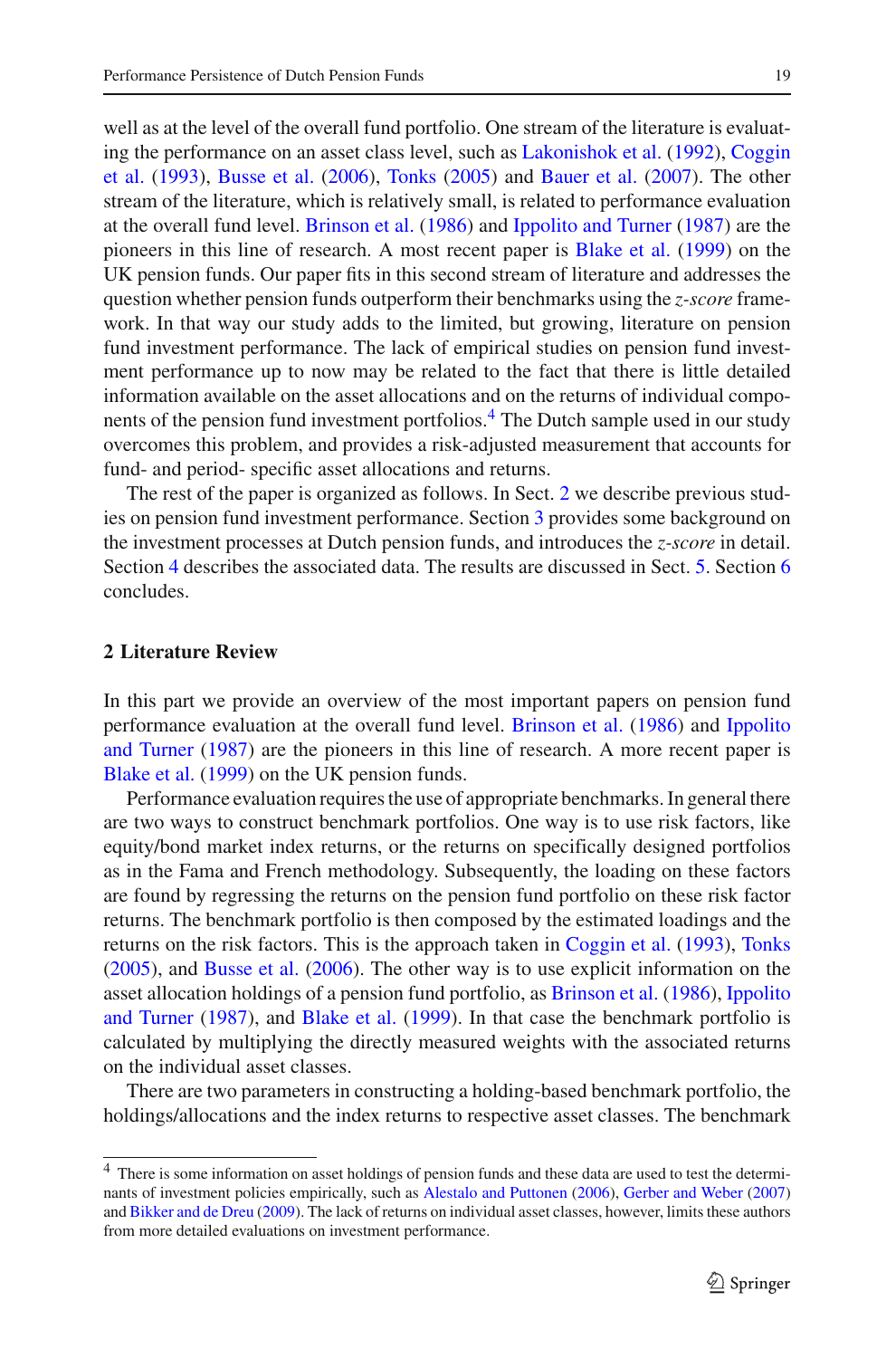portfolio used in both [Brinson et al.](#page-16-3) [\(1986\)](#page-16-3) and [Ippolito and Turner](#page-17-3) [\(1987\)](#page-17-3) considers only three broad asset classes: stocks, bonds and cash. However, nowadays the investment opportunities used by pension funds range over many more asset categories, as was recognized by [Blake et al.](#page-16-4) [\(1999\).](#page-16-4) [Though](#page-16-4) [considering](#page-16-4) [more](#page-16-4) [asset](#page-16-4) [classes,](#page-16-4) Blake et al. [\(1999\)](#page-16-4) apply the same index for a given asset class for all funds. The data set in our empirical analysis holds more detailed information on different asset categories. In addition, the index for each asset category differs across funds, which allows us to compute excess returns more precisely.

Both [Brinson et al.](#page-16-3) [\(1986](#page-16-3)) and [Blake et al.](#page-16-4) [\(1999](#page-16-4)) document underperformance with respect to the benchmark portfolio. [Ippolito and Turner](#page-17-3) [\(1987](#page-17-3)) find mixed results depending on the choice of benchmark, but show that larger pension funds outperformed smaller funds substantially. These findings motivate the formulation of similar hypotheses for the Dutch case in the *z-score* environment.

## <span id="page-3-0"></span>**3 Investment Process and the** *z-score*

The investment process of a pension fund starts with an Asset Liability Management (ALM) study, which results in an investment policy represented by a strategic asset allocation. From the strategic asset allocation trustees define an annual investment plan, which specifies allocations for detailed asset categories. Then trustees assign mandates for each asset category to a selected group of asset managers. These managers can be either in-house or external, one or multiple, with passive or active style. This paper looks at the quality of implementing the annual investment plan.

The success of implementation is measured by the differences between the actual returns and the returns attainable from strict adherence to the annual investment plan. A benchmark portfolio needs to be defined that represents the annual investment plan. This benchmark portfolio is a hypothetical portfolio, which is "structurally identical to the investment strategy without whatever active management takes place" as defined in [Logue and Rader](#page-17-4) [\(1998\)](#page-17-4) (p. 168) or a "passive mix with the same style" as in [Sharpe](#page-17-5) [\(1992\)](#page-17-5). Our performance measure defines such a benchmark portfolio. See the example in Table [1.](#page-4-0) The benchmark portfolio has a twofold purpose. First, the index for each component portfolio is used by trustees to evaluate the performance of individual asset managers for a particular asset class. Second, the overall return from the benchmark portfolio serves as a return target. In our study we use the benchmark portfolio for its second purpose to evaluate the quality of investment implementations by asset managers.

The remainder of this section introduces the performance measure we use in this paper. Since 1998 every Dutch mandatory industry-wide pension fund must compute a so-called *z-score* to reflect their investment performance. The methodology of the *z-score* is set by Dutch law [\(Vrijstellingsbesluit Wet Bpf 2000](#page-17-0)). The *z-score* is the difference between the actual return and the return on a predefined benchmark portfolio, net of expenses, and normalized by the riskiness of the portfolio, as in the following equation: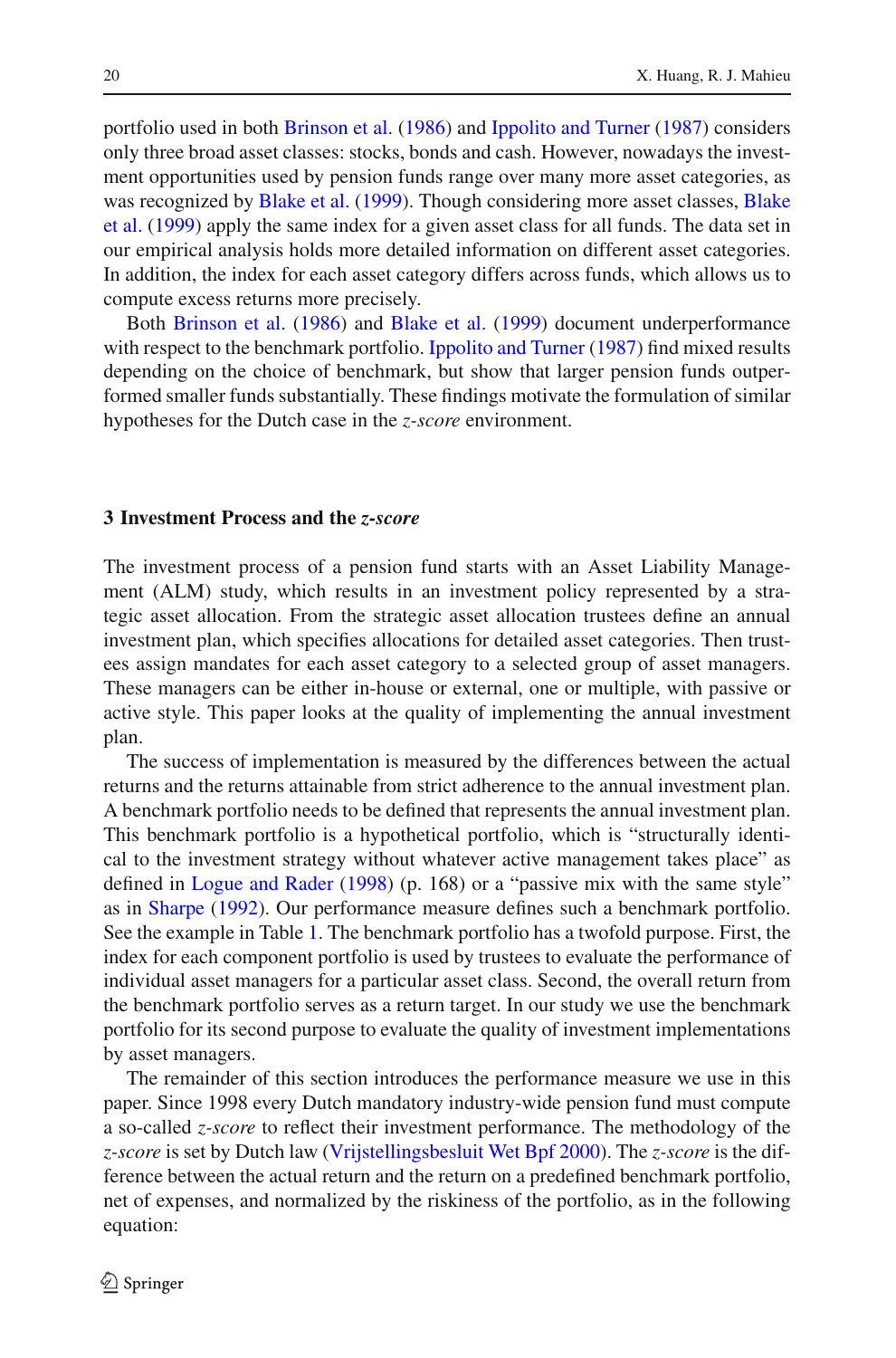<span id="page-4-0"></span>

| Assets              | Weight $(\%)$ | Range $(\% )$ | Index                         |
|---------------------|---------------|---------------|-------------------------------|
| Fixed income        | 75            | $65 - 85$     |                               |
| Governments         | 70            | $60 - 80$     | Citigroup gov bond index      |
| Corporates          | 15            | $10 - 20$     | Citigroup non-EGBI EMU index  |
| Private loans       | 15            | $10 - 20$     | Customized private loan index |
| Equity              | 15            | $5 - 25$      |                               |
| Europe              | 40            | $30 - 50$     | <b>MSCI</b> Europe            |
| <b>USA</b>          | 20            | $10 - 30$     | <b>MSCI</b> North America     |
| Pacific             | 15            | $5 - 25$      | <b>MSCI</b> Pacific           |
| EM global           | 25            | $15 - 35$     | MSCI EM global                |
| Real estate         | 5             | $0 - 10$      |                               |
| Residential         | 50            | $25 - 75$     | ROZ-IPD residential           |
| <b>Shops</b>        | 50            | $25 - 75$     | <b>ROZ-IPD Retail</b>         |
| <i>Alternatives</i> | 5             | $0 - 10$      |                               |
| Commodities         | 50            | $0 - 100$     | DJ-AIG Commodity Index        |
| Hedge fund          | 50            | $0 - 100$     | Euro 7-day Libid              |

**Table 1** An example of a benchmark portfolio

This is a reproduction of a benchmark portfolio. It specifies the weighting and the indices used for different investment styles. The range specifies the bound within which an active asset manager must control the allocation

*Source* 2006 annual report of the Agriculture and Food Supply Pension Fund [\(www.company.info\)](www.company.info)

$$
z_{i,t} = \frac{(R_{p,i,t} - c_{p,i,t}) - (R_{b,i,t} - c_{b,i,t})}{E_{i,t}}
$$

where  $R_{p,i,t}$  and  $c_{p,i,t}$  are the gross investment return and internal investment cost of pension fund *i* at time *t* respectively. The internal investment cost also includes the fees paid to the external asset managers and investment related custodian and administrative cost.  $R_{b,i,t}$  is the fund *i*'s benchmark portfolio return using market indices in the respective asset categories at time *t*. See Table [1](#page-4-0) for an example.  $c_{b,i,t}$  is the associated investment cost of the benchmark portfolio which depends on the percentage of equity investment in the portfolio.<sup>5</sup> The benchmark portfolio is determined by trustees at the beginning of each year and fixed for 1 year. Specifically, the weights and the index for various asset classes in the benchmark portfolio are defined *a priori*. In addition the index should represent the asset class, be investable and objectively measurable.<sup>6</sup> The benchmark return represents the return that an individual investor can obtain if he invests in the benchmark portfolio, and the difference between the realized return and the benchmark return reflects the excess return that a pension fund can earn by selecting the right internal or external asset managers. The pre-selected benchmark portfolio also excludes the possibility of manipulation in calculating the *z-score*.

<span id="page-4-1"></span><sup>5</sup> This cost is presented in [Vrijstellingsbesluit Wet Bpf](#page-17-0) [\(2000](#page-17-0)), and range from 0.10 to 0.22%. It varies to the equity proportion of the pension portfolio.

<span id="page-4-2"></span><sup>6</sup> See Article 5.3 in [Vrijstellingsbesluit Wet Bpf](#page-17-0) [\(2000](#page-17-0)).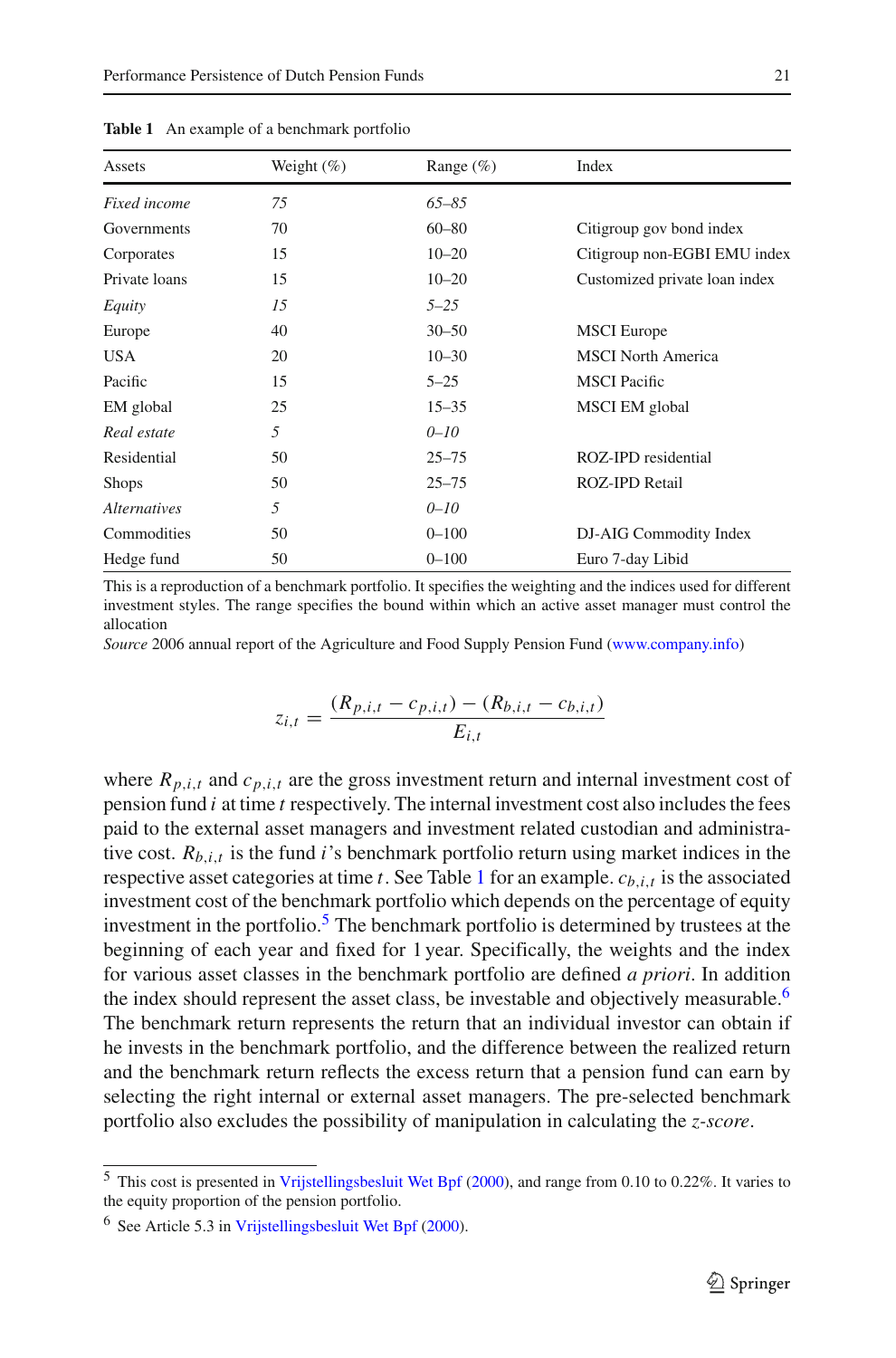To enable the comparison across pension funds with different investment strategies, the excess returns are scaled by the riskiness of the asset mix in the benchmark portfolio  $(E_{i,t})$ . The asset mix for this purpose contains two major categories: equity and fixed income (including cash). The riskiness is measured by the variance of the benchmark portfolio return. According to [Vrijstellingsbesluit Wet Bpf](#page-17-0) [\(2000\)](#page-17-0), the riskiness of equity and fixed income investment is set at 2.6 and  $0.6\%$ .<sup>7</sup> Nederlands Pensioen and Beleggingsnieuws (December 1, 2005) reports that these values are based on the standard deviations of the realized excess returns on these asset categories. The standard deviations are calculated by WM Company on the population of Dutch pension funds over the period of 1992–1996. The risk parameters are kept fixed over subsequent years, and are used in *z-score* calculations up to this day. The reported *z-score* is audited by external accountants.

The way the *z-score* is constructed reveals that it is not a measure to evaluate the effectiveness of the investment plan, but rather a measure of the quality of implementing the investment plan. The benchmark used in the calculation reflects the *ex ante* investment plan for a particular fund for the upcoming year. Therefore the *z-score* accurately shows the fund's ability in beating its own benchmarks. A positive (negative) *z-score* means that the fund has successfully implemented (failed to implement) its investment plan. This success (failure) can be attributed to a fund's skill in selecting and monitoring its asset managers. A high (low) *z-score* reflects the relatively good (poor) ability of the fund in executing its investment plan.

The underlying arguments for the *z-score* are related to creating a standardized risk measure that can be used by a regulator to judge whether a fund's investment performance is sufficient. The statistical test, called *performance test*, is used to support this decision. In [Vrijstellingsbesluit Wet Bpf](#page-17-0) [\(2000](#page-17-0)) it is stated that if a fund falls to the lowest 10% percentile, measured over a period of 5 years, its performance is regarded as insufficient. Based on the central limit theorem, the test statistic is calculated as  $P_{5 \text{ year}} = (\sum_{t=1}^{5} Z_{i,t})/\sqrt{5}$ , and is assumed to be asymptotically normally distributed. The critical value of the test is  $-1.28$ , which corresponds to a confidence level of 90% for a standardized normal distribution. If the test statistic is less than −1.28, the industry-wide pension fund fails the performance test. The consequence of failing the performance test is that the members of the industry fund have the right to leave the fund, i.e. they have the option to join another pension fund or establish their own.

We use the *z-score* to examine the quality of investment implementation by pension funds over time and over funds (cross-sectionally). We realize that there are some serious concerns related to the *z-score* performance test. A first concern is that the benchmark portfolio is a static benchmark, in which the weighting of different asset styles is fixed for 1 year. As a result, the intertemporal changes in the investment plan during the year cannot be captured by the benchmark portfolio used in the *z-score* calculation. But, investment plan changes do change the return of the actual benchmark portfolio. This can invalidate a fair evaluation of the implementation quality, because part of the deviations is due to the change of the benchmark portfolio and has nothing to do with the implementation ability of the selected asset managers.

<span id="page-5-0"></span><sup>&</sup>lt;sup>7</sup> For example, if a fund has an asset mix of 60% equity and 40% fixed income, then  $E_{i,t} = 0.6 * 2.6%$  +  $0.4 * 0.6\% = 1.8\%$ .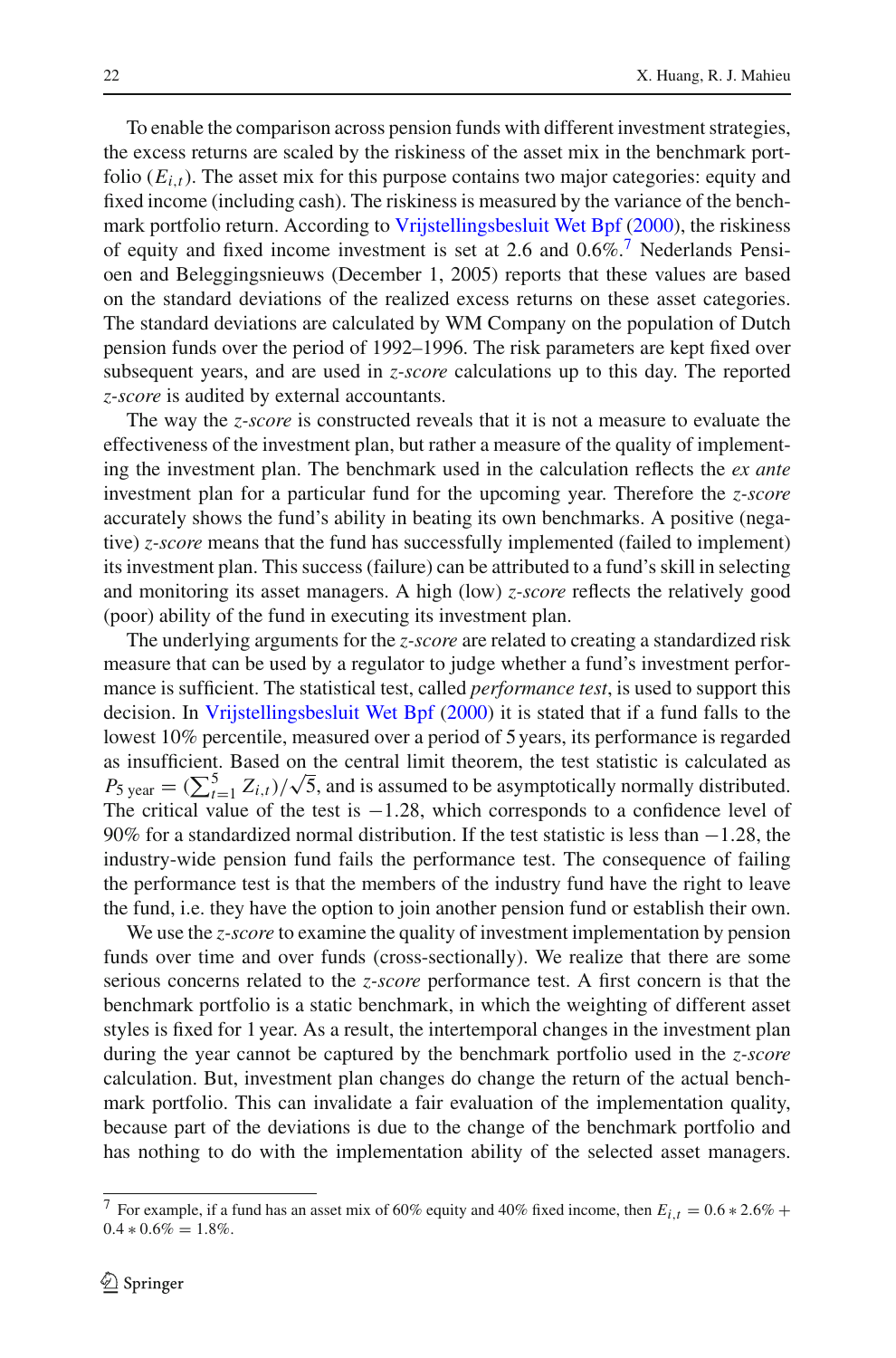We believe the concern of a static benchmark portfolio is more of a conceptual problem rather than a practical one due to the following practical observations. Firstly, fixed weighting is a general rule, but the benchmark portfolio is allowed to be changed once when there is a considerable change in the liability structure or the old investment plan is obviously no longer appropriate for the fund.<sup>[8](#page-6-1)</sup> Secondly, changing the investment plan during the year is more of a practice per January 1, 2007 when the regulation on financial assessment is implemented, which requires the investment plan to match the market value of liabilities. Thus during our sample period 1998–2006 we do not expect material changes in the investment plan during the year.

A second concern is the risk adjustment in the denominator of the *z-score*, where the riskiness only considers equity and fixed income investments, which are kept fixed over time. The ignorance of, for example, real estate investments might lead to improper risk adjustment for certain pension funds. However, the *z-score* makes the risk adjustment at two levels. In addition to the risk adjustment in the denominator, the benchmark portfolio in the numerator adjusts the risk in, for example real estate, by integrating the excess returns in the equity asset class (see Table [1\)](#page-4-0). Insofar as the standard deviations of the *excess* returns on real estate are not that different from the standard deviations on equity *excess* returns the bias in the risk measure is limited.

Another concern is the moral hazard issue arising from the fixed values of 2.6 and 0.6 as the riskiness of the equity and fixed income investments, where pension funds can take advantage in calculating their scores. If a fund takes more risks than what is assumed in the benchmark, its *z-score* can be inflated. This can cause a problem if we find outperformance for the average pension fund because the outperformance can be driven by higher risk exposures in the pension industry than their benchmark portfolios would indicate. On the other hand it would not be an issue if no outperformance is detected. Cross sectionally, if a fund takes a higher excessive risk over its own benchmark than another fund, this risk-taking strategy will give this fund an advantage in the *z-score* ranking. However, a higher *z-score* does not necessarily mean that the fund takes higher excessive risk over the benchmark, because there are other factors that could explain the higher performance. We realize that excessive risk exposures constitute a limitation of using *z-scores* as a measure for explaining cross sectional outperformance.

# <span id="page-6-0"></span>**4 Data**

We use the annual report information from publications of the Dutch industry-wide pension fund association.[9](#page-6-2) In addition we obtain data from *companyinfo* which collects and composes aggregate financial information of companies and organizations

<span id="page-6-1"></span><sup>8</sup> See Article 5.4 in [Vrijstellingsbesluit Wet Bpf](#page-17-0) [\(2000](#page-17-0)). As of November 1, 2007 funds are allowed to adjust their norm portfolio twice a year. In addition, some funds, such as Pension fund "*Vervoer*", use a floating benchmark moving with portfolio development.

<span id="page-6-2"></span><sup>9</sup> In Dutch this association is called the *Vereniging van Bedrijfstakpensioenfondsen* (VB). See their website at [www.vb.nl.](www.vb.nl)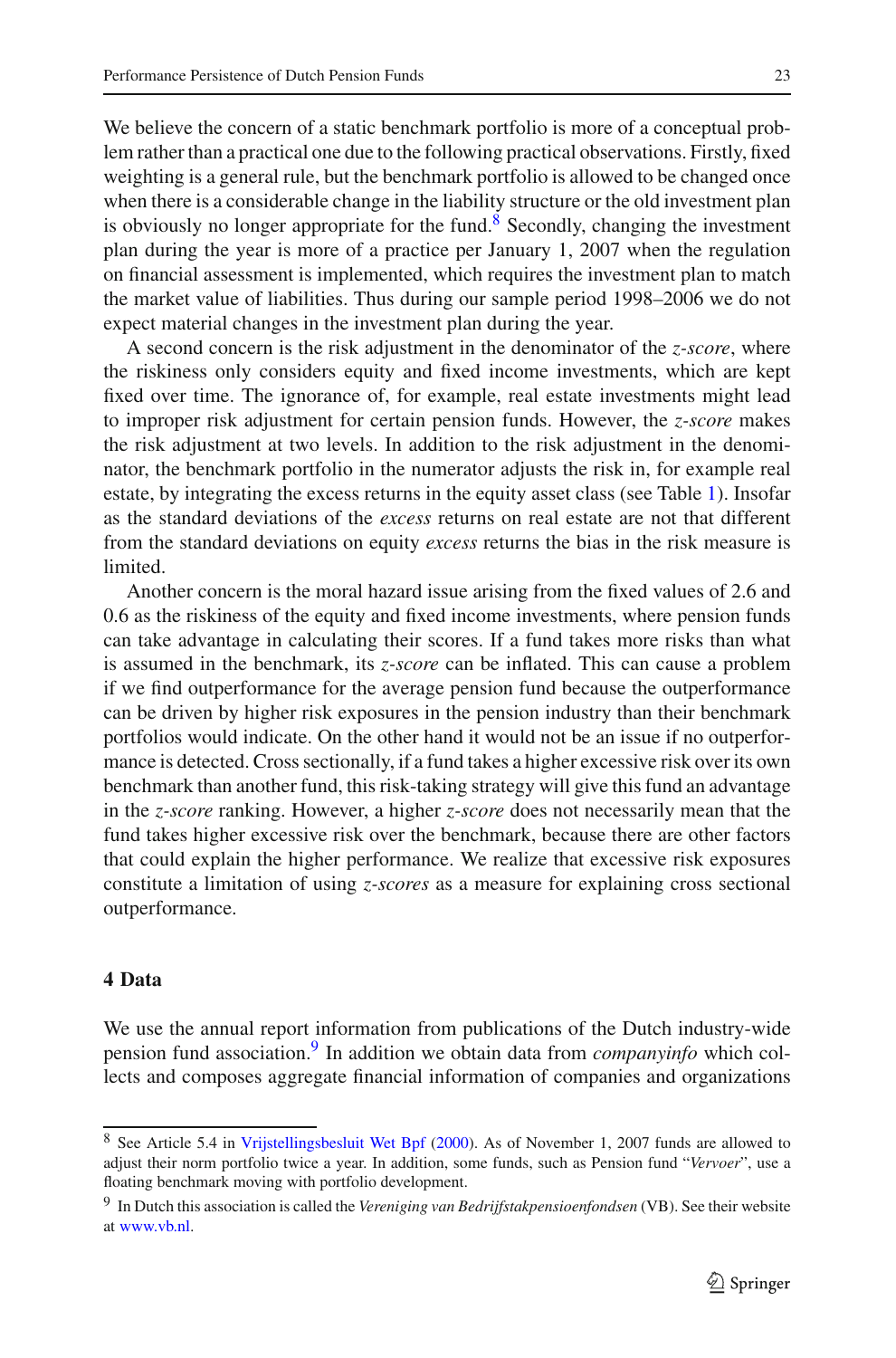|           | Invested assets (billion euro) | Total participants | Log (total participants) |
|-----------|--------------------------------|--------------------|--------------------------|
| Minimum   | 0.04                           | 2.579              | 3.41                     |
| Maximum   | 208.9                          | 2,657,000          | 6.42                     |
| Mean      | 7.2                            | 211,630            | 4.70                     |
| <b>SD</b> | 2.96                           | 479,130            | 0.69                     |

<span id="page-7-2"></span>**Table 2** Descriptive statistics of pension fund size

Descriptive statistics of fund sizes measured, respectively by total invested assets, total number of participants, and the logarithm value of the total participants

including pension funds.<sup>[10](#page-7-0)</sup> We merged and verified data from both sources. When there is a discrepancy between the *z-scores* from the two sources, we used the *z-score* reported in a fund's annual report.

Our sample runs from 1998 through 2006 and covers the entire population of mandatory industry-wide pension funds. $11$  We do not use the data for 2007 and later years, because in 2007 pension funds are required to value their liabilities at market prices. The new regulation causes many funds to change their investment plans or benchmark portfolios during the year. This change in the investment plan itself is often not accounted for in the benchmark portfolio when the *z-score* is computed. As a result the *z-score* can be an inaccurate measure of excess returns over the benchmark portfolio after January 1, 2007.

Over the sample period, the number of funds varies between 59 and 65 for a number of reasons. Some funds either entered the industry category or became mandatory after 1998, two funds merged, and two funds were sold to insurance companies. In the end, we have a balanced sample of 57 funds reporting *z-scores*. No funds have become non-compulsory or cease during our sample period and thus our sample does not suffer from survivorship bias.

Since there is no considerable change in the relative sizes of the pension funds in our sample, we use the number of total participants in 2006 as a proxy for the fund size. We also use the value of total invested assets in 2006 as an alternative measure, and find all results maintain. This is also confirmed by the correlation coefficient of 0.88 between the two measures. The size data is obtained from the 2006 annual reports of all pension funds and shown in Table [2.](#page-7-2) The smallest fund in the sample has an amount of 2,579 participants, and the largest fund has 2.657 million participants. In terms of invested assets, the smallest fund is  $\epsilon$ 40.9 million, the largest is  $\epsilon$ 208.9 billion. Both measures reflect a large size spread among Dutch pension funds. Figure [1](#page-8-1) shows that the distribution of total participants is skewed with a long right tail. Many funds are relatively small, with a small number of large funds with more than 1 million participants.

<sup>10</sup> See their website at [http://www.company.info.](http://www.company.info)

<span id="page-7-1"></span><span id="page-7-0"></span><sup>&</sup>lt;sup>11</sup> According to DNB 2007 statistics there are 71 mandatory industry-wide pension funds including 7 prepension funds which provide pensions for early retirement. Only mandatory funds are required to report *z-scores*.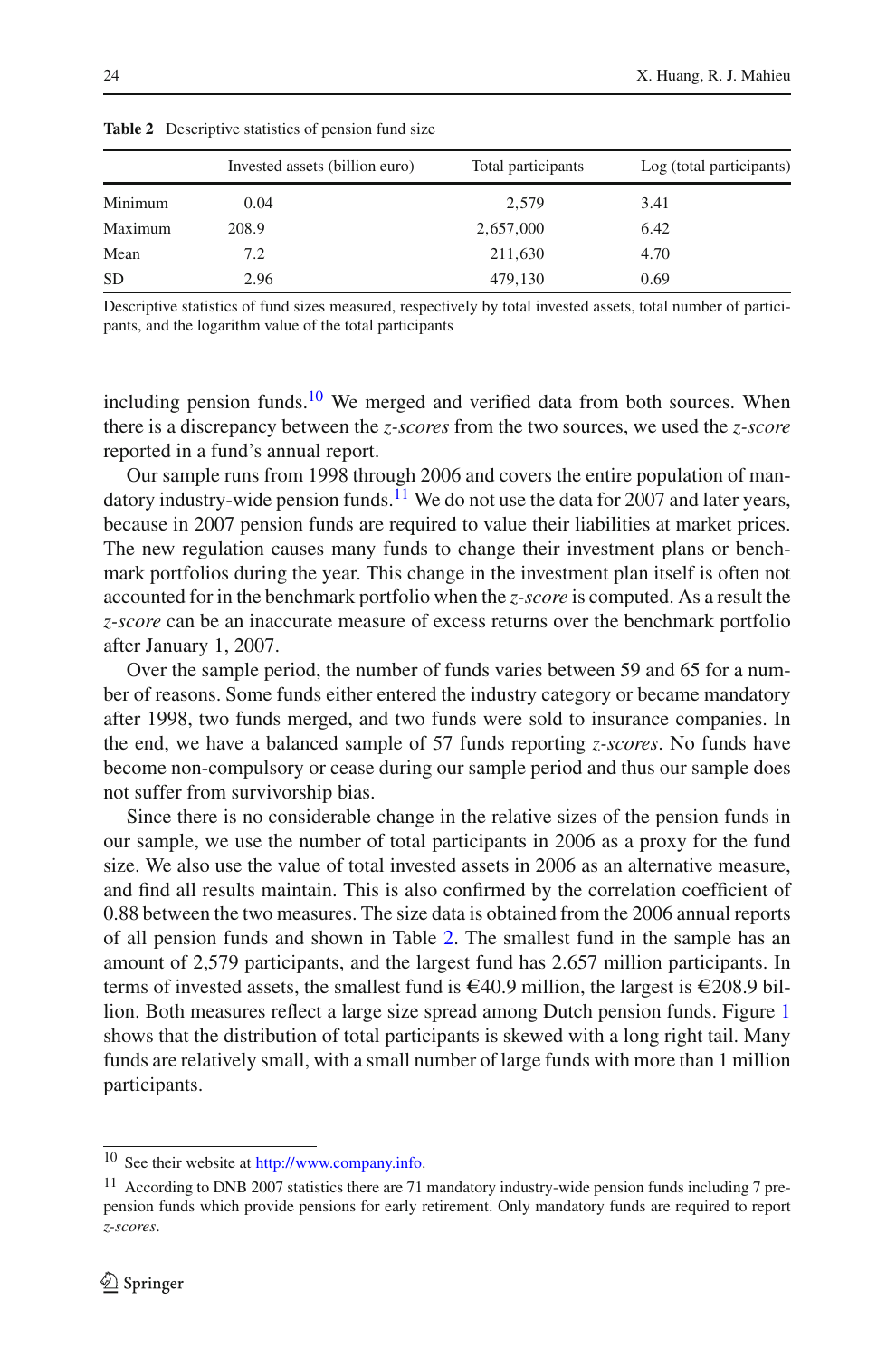

<span id="page-8-1"></span>**Fig. 1** Size histogram of 57 pension funds in 2006. This figure draws the histogram of 57 pension funds based on the amount of their total participants in 2006

# <span id="page-8-0"></span>**5 Empirical Results**

The *z-score* is based on the fund-specific benchmark portfolio and reflects a fund's ability in beating its own *ex ante* benchmarks. Descriptive statistics in Table [3](#page-8-2) show that throughout the sample period the average *z-score* varies around 0 suggesting that the *z-score* measures out/under-performance.

We perform a *t*-test to examine whether the average *z-scores* are different from zero. During the period of 1998 through 2000 and the period of 2005 and 2006, the average *z-score* is positive at 5% significance level, while in 2002 and 2004 the average

<span id="page-8-2"></span>

|           | 1998         | 1999     | 2000      | 2001    | 2002       | 2004<br>2003     | 2005      | 2006      | Pooled  |
|-----------|--------------|----------|-----------|---------|------------|------------------|-----------|-----------|---------|
| Mean      | $0.26**$     | $0.27**$ | $0.29***$ | 0.08    | $-0.89***$ | $0.14 - 0.39***$ | $0.30***$ | $0.30***$ | 0.03    |
| Med.      | 0.14         | 0.19     | 0.28      | $-0.08$ | $-1.00$    | $0.04 - 0.39$    | 0.25      | 0.14      | 0.02    |
| Max.      | 2.25         | 3.43     | 3.44      | 3.84    | 0.80       | 1.74<br>1.34     | 2.30      | 2.27      | 3.84    |
|           | Min. $-3.07$ | $-1.22$  | $-1.59$   | $-2.25$ | $-2.91$    | $-1.14 - 1.79$   | $-0.87$   | $-0.58$   | $-3.07$ |
| Std.      | 0.89         | 0.92     | 0.81      | 0.90    | 0.80       | 0.56<br>0.56     | 0.62      | 0.56      | 0.84    |
|           | Skew $-0.38$ | 0.84     | 0.59      | 0.98    | $-0.26$    | 0.67<br>0.16     | 1.15      | 1.03      | 0.22    |
| Kurt      | 5.65         | 4.20     | 6.17      | 6.98    | 3.31       | 4.23<br>3.79     | 4.85      | 4.41      | 5.29    |
| Obs.      | 59           | 59       | 60        | 61      | 62         | 63<br>65         | 64        | 62        | 555     |
| $t$ -stat | 2.21         | 2.25     | 2.75      | 0.69    | $-8.83$    | $1.98 - 5.67$    | 3.90      | 4.26      | 0.97    |

**Table 3** Descriptive statistics of the *z-scores*

Descriptive statistics for the *z-scores* of Dutch industry-wide pension funds over the period of 1998–2006. (\*), (\*\*), (\*\*\*) indicate significance at the 10%, 5% and 1% levels, respectively. *t*-Statistics on the bottom line indicate whether the mean *z-score* for each year and for the pooled sample is different from 0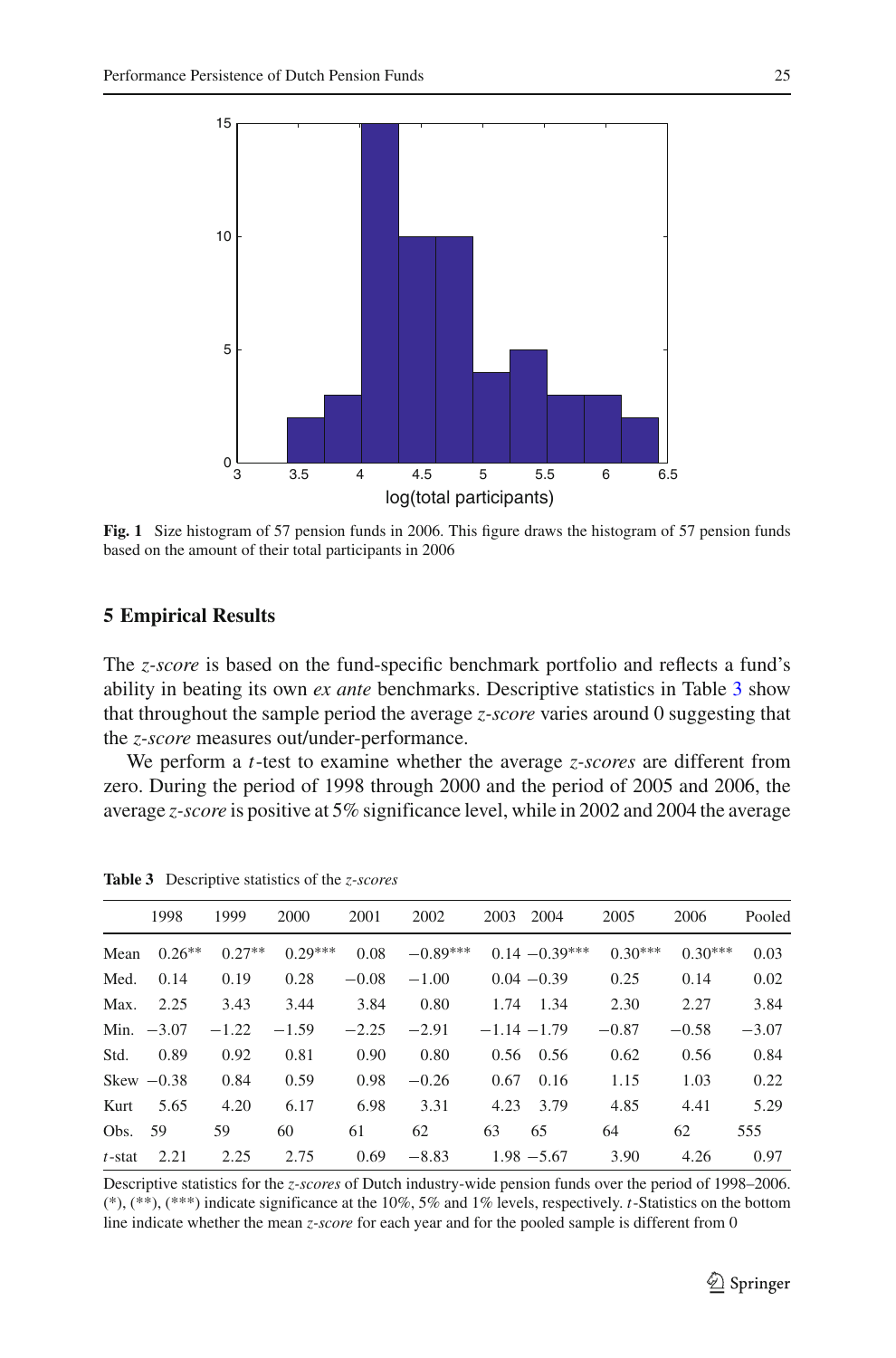*z-score* is negative. This seems to suggest that the performance of pension funds as measured by the *z-score* fluctuates considerably over time. Given the construction of the *z-score* it is not clear however, whether this performance can be attributed to true skill or incomplete risk adjustment. The pooled average *z-score* is not significantly different from 0, which indicates that over a long period pension funds as a group do not outperform their benchmarks significantly. This result is in line with the limited selection and timing abilities of asset managers by pension fund trustees documented in [Goyal and Wahal](#page-16-8) [\(2008\)](#page-16-8).

#### 5.1 Performance Persistence

The descriptive statistics show that the *average* pension fund is not able to beat its benchmark over time. In this section we focus on the performance persistence of the pension funds in our sample. In mutual fund research most studies indicate that there is no performance persistence.<sup>12</sup> As discussed in [Berk and Green](#page-16-9)  $(2004)$  $(2004)$ , within a rational market framework, this is due to the free movement of competitive capital. In the pension fund industry, however, mandates stay with one asset manager often more than 2 years. There is no competitive supply of capital to pension asset managers, which may lead to some performance persistence. Below we present a number of ways to explore whether performance persistence can be detected in our sample using the *z-score* as a performance measure. In these tests we use a balanced sample of 57 funds with a complete set of reported *z-scores* in all 9 years.

Like many other financial data sets in asset pricing our data set of*z-scores*is characterized by cross-sectional correlation among the error terms when regressing current performance on past performances. We apply the two-step regression procedure of [Fama and MacBeth](#page-16-10) [\(1973\)](#page-16-10) in order to correct for cross-sectional error correlation in a panel setting. Table [3](#page-8-2) indicates that in a certain year when the *z-score* of one fund is unusably high, the *z-score* of another fund is also likely to be high, i.e. there are positive correlations among *z-scores*. Therefore a pooled times-series cross-section regression is not suitable in analyzing our data. See also [Cochrane](#page-16-11) [\(2001](#page-16-11)) and [Petersen](#page-17-6) [\(2009](#page-17-6)).

We first run cross-sectional regressions of the current *z-scores* on the past *z-scores* on a yearly basis as in

$$
z_{i,t} = a_t + b_t z_{i,t-1} + \epsilon_{i,t}, \quad i = 1, \ldots, 57, \quad t = 1999, \ldots, 2006.
$$

over the period 1999–2006. Using standard OLS we obtain a time series of the slope coefficient estimates  $(b_t)$  for 8 years. Then we perform a *t*-test on the average esti-mated coefficient, shown in Panel A of Table [4.](#page-10-0) This number ( $\hat{b}_t = 0.07$ ) indicates

<span id="page-9-0"></span><sup>&</sup>lt;sup>12</sup> Among others see [Gruber](#page-17-7) [\(1996\)](#page-17-7), [Carhart](#page-16-12) [\(1997](#page-16-12)), [Bollen and Busse](#page-16-13) [\(2001\)](#page-16-13). Some recent studies though point out short-run persistence when using daily and monthly returns and certain performance measures such as [Bollen and Busse](#page-16-14) [\(2005](#page-16-14)) and [Huij and Verbeek](#page-17-8) [\(2007\)](#page-17-8).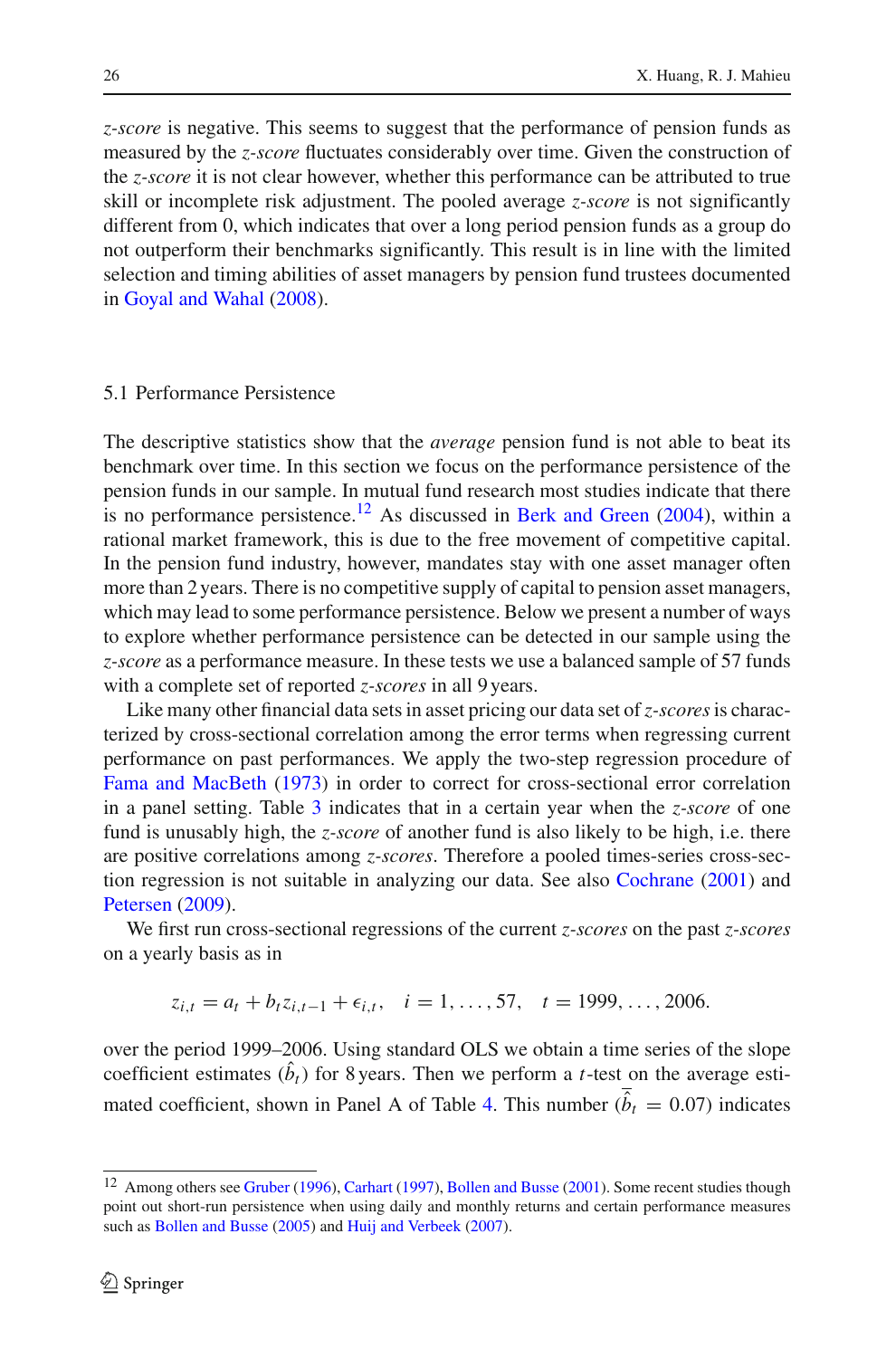<span id="page-10-0"></span>

| Year                      | 1999                 | 2000    | 2001    | 2002 | 2003    | 2004                                                                            | 2005 | 2006 |
|---------------------------|----------------------|---------|---------|------|---------|---------------------------------------------------------------------------------|------|------|
|                           | Panel A: regression  |         |         |      |         |                                                                                 |      |      |
| $\hat{b_t}$               | $-0.39$              | $-0.17$ | $-0.10$ | 0.27 | $-0.13$ | 0.28                                                                            | 0.27 | 0.50 |
| $\overline{\hat{b}}_t$    |                      |         |         | 0.07 | (0.62)  |                                                                                 |      |      |
| Year                      |                      |         |         |      |         | 1998-1999 1999-2000 2000-2001 2001-2002 2002-2003 2003-2004 2004-2005 2005-2006 |      |      |
|                           | Panel B: ranking     |         |         |      |         |                                                                                 |      |      |
|                           | $\rho_{t,t-1}$ -0.19 | $-0.28$ | $-0.02$ | 0.22 | $-0.29$ | 0.15                                                                            | 0.15 | 0.44 |
| $\overline{\rho}_{t,t-1}$ |                      |         |         | 0.02 | (0.24)  |                                                                                 |      |      |
|                           |                      |         |         |      |         |                                                                                 |      |      |

**Table 4** Persistence tests based on regression and ranking

*Panel A* reports the slope coefficients  $(b_t)$  from the cross-sectional Fama–MacBeth regression  $z_{i,t} = a_t + b_t$  $b_t z_{i,t-1} + \epsilon_{i,t}$  for each year  $t = 1999-2006$ .  $b_t$  is the averaged value over time of the  $b_t$  coefficients. *Panel B* reports the Spearman rank correlation coefficient over time. *t*-statistics are within parentheses

that past *z-scores* are positively related to current *z-scores*, but not in a statistically significant way. We conclude that pension funds as a group do not show performance persistence.

We also performed a Spearman rank correlation test for persistence, which does not require a distributional assumption. Each year we rank the funds based on their *z-scores*. The Spearman rank correlation coefficient for two consecutive years is then computed as

$$
\rho_{t,t-1} = 1 - \frac{6 \sum_{i=1}^{N} d_{i,t,t-1}^2}{N(N^2 - 1)},
$$

where  $\sum_{i=1}^{N} d_{i,t,t-1}^2$  is the sum of squared differences of ranks over two consecutive years for all funds.  $N = 57$  is the number of funds/ranks in our sample. For our 9-year sample, we obtain a time series of correlation coefficients for 8 years. As in the previous regression test, we apply a *t*-test using the average and the standard deviation of the time series, shown in Panel B of Table [4.](#page-10-0) We find again that the average coefficient  $(\overline{\rho}_{t,t-1} = 0.02)$  is not significantly different from zero, corroborating our earlier result using the Fama–MacBeth method.

The results from the Fama–MacBeth regressions may be influenced by outliers. One way to deal with this is to construct fund groups based on their past performance as in [Fama and French](#page-16-15) [\(1992\)](#page-16-15). Subsequently, we can analyze the performance on these sorted fund groups. Specifically, every year 3 fund groups are formed based on their *z-scores* in the previous year. Then for each individual group the current average *z-score* is computed. Repeating this for each year, we obtain a times series of average *z-scores*for the 3 fund groups. These are reported in panel A of Table [5.](#page-11-0) If performance is persistent, the best-performing fund group should provide the best performance in the subsequent years again. However, our results show that in some years the best performing group from the past year provides the worst performance in this year. For example, the best performing fund group in 1998 becomes the worst in 1999, having an average *z-score* of −0.10. The paired sample *t*-tests reported in Panel B show that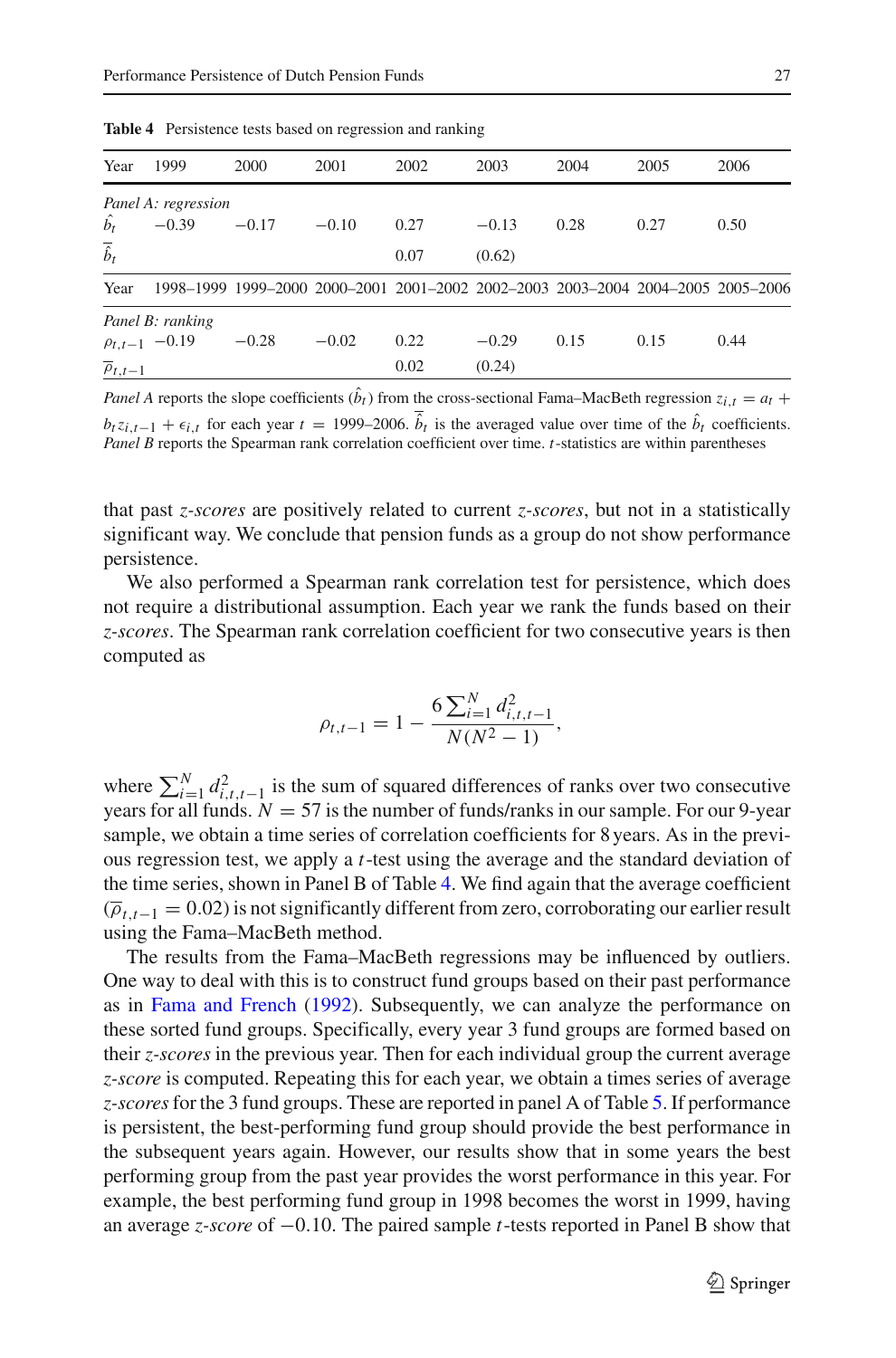<span id="page-11-0"></span>

|                     | Performance rank $(t - 1)$ <i>z</i> -scores of 3 fund groups |                               |      |                                  |           |               |      |           |
|---------------------|--------------------------------------------------------------|-------------------------------|------|----------------------------------|-----------|---------------|------|-----------|
|                     | 1999                                                         | 2000                          | 2001 | 2002                             | 2003      | 2004          | 2005 | 2006      |
| Panel A             |                                                              |                               |      |                                  |           |               |      |           |
| Top (past best)     | $-0.10$                                                      | 0.17                          |      | $0.05 - 0.73$                    |           | $0.08 - 0.28$ | 0.51 | 0.80      |
| Mid                 | 0.56                                                         | 0.20                          |      | $0.09 - 1.02 - 0.02 - 0.32$      |           |               | 0.32 | 0.00      |
| Bottom (past worst) | 0.36                                                         | 0.46                          |      | $-0.09 - 0.96$ 0.32 $-0.42$ 0.14 |           |               |      | 0.06      |
|                     |                                                              | Paired sample <i>t</i> -tests |      |                                  |           |               |      |           |
|                     |                                                              | Mean of paired difference     |      |                                  | <b>SD</b> |               |      | $t$ -stat |
| Panel B             |                                                              |                               |      |                                  |           |               |      |           |
| Top-Mid             |                                                              | 0.08                          |      |                                  | 0.40      |               |      | 0.59      |
| Mid-Bottom          |                                                              | $-0.01$                       |      |                                  | 0.21      |               |      | $-0.08$   |
| Top-Bottom          |                                                              | 0.08                          |      |                                  | 0.39      |               |      | 0.56      |

#### **Table 5** Persistence test based on fund groups

*Panel A* reports the *z-score* in each year of a fund group formed on their previous year's *z-scores*. *Panel B* reports the paired sample *t*-test for mean differences. With a degrees of freedom equal to 7, critical values of 10% (\*), 5% (\*\*), 1% (\*\*\*) significance level are 1.42, 1.90, and 3, respectively

|  | <b>Table 6</b> Migration statistics |  |
|--|-------------------------------------|--|
|--|-------------------------------------|--|

<span id="page-11-2"></span>

| Groups based on past performance | Fund groups based on current performance |                 |                 |  |  |  |
|----------------------------------|------------------------------------------|-----------------|-----------------|--|--|--|
|                                  | Top                                      | Mid             | <b>Bottom</b>   |  |  |  |
| Top                              | $40\% (0.95)$                            | $29\%(-1.27)$   | $31\%(-0.43)$   |  |  |  |
| Mid                              | $30\% (-1.00)$                           | $28\%(-1.20)$   | $42\% (2.02**)$ |  |  |  |
| <b>Bottom</b>                    | $30\%(-0.46)$                            | $43\%$ (1.96**) | $27\%(-1.68^*)$ |  |  |  |
| Total                            |                                          |                 |                 |  |  |  |

This table reports fund migrations among groups sorted on performance. Every year funds are assigned to top, mid and bottom groups respectively according to their *z-scores* in that year. The column shows the composition of the current group that comes from the past top, mid or bottom group respectively. In parentheses are the *t*-statistics testing whether the percentage is equal to  $33\frac{1}{3}\%$  for a sample of 57 funds. With a degrees of freedom equal to 7, critical values of 10% (\*),  $5\%$  (\*\*),  $1\%$  (\*\*\*) significance level are 1.42, 1.90, and 3 respectively

none of the test statistics is statistically different from zero. This again confirms that there is no persistence in pension fund performance over time.<sup>13</sup>

In order to better understand the non-persistence results so far, we look further into the co[mposition](#page-16-16) [of](#page-16-16) [the](#page-16-16) [fund](#page-16-16) [groups](#page-16-16) [over](#page-16-16) [time](#page-16-16) [by](#page-16-16) [applying](#page-16-16) [the](#page-16-16) [ideas](#page-16-16) [from](#page-16-16) Fama and French [\(2007\)](#page-16-16). These authors investigate how individual firms migrate from one portfolio to another over time and study its contribution to the cross-section returns. Each column in Table [6](#page-11-2) reports the percentages of funds in the current group that originated from the previous year's top, mid and bottom fund groups, respectively.

<span id="page-11-1"></span><sup>&</sup>lt;sup>13</sup> We also performed the analysis based on 5 fund groups (available upon request), but the results do not change.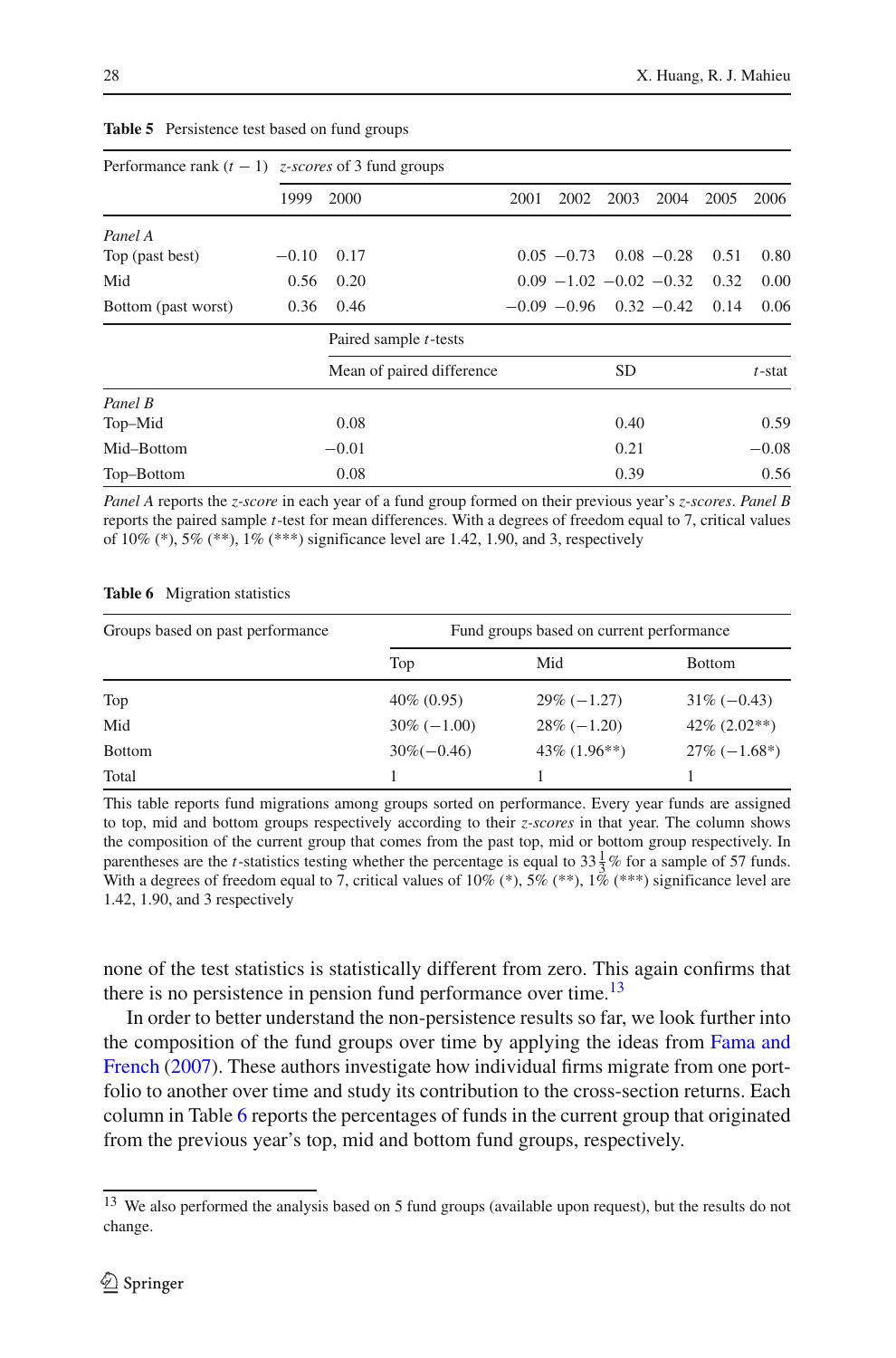We find that funds are not "sticky" to their group, and move considerably among the top, mid and bottom groups. For example, of the current top group, 30% are funds that were in the previous year's bottom group, and another 30% come from the mid group of the previous year. Of the current bottom group, 31 and 42% are the funds from the past top and the past mid group respectively. We test the hypothesis of random migration of funds among the three groups. The null hypothesis is that the migration probabilities are all equal to 1/3. The test statistics show that for six out of the nine possible migrations we cannot reject the hypothesis at a 5% significance level. Among the other three migrations, either past poor performing funds tend to move up in the next year, or past mediocre funds tend to move downward in the next year. Our inability to reject the null hypothesis of random migration indicates that performance persistence does not exist in our sample. In an unreported table we also examine the contribution of migrated funds to the *z-scores*. [14](#page-12-0) We find in many situations a large part of the *z-score* of a bottom group is contributed by the funds that used to be in the top group, while the top group obtains a large chunk of its *z-score* from the funds that used to in the bottom group. Such dramatic changes of performance attribution between years reflect that past performance does not tell us much about future performance. In sum, the migration analysis underlines the lack of performance persistence that we found earlier.

#### 5.2 Performance and Fund Size

The analysis so far shows that the Dutch industry-wide pension funds as a whole do not show any out- or under-performance with respect to their benchmarks. This, however, does not exclude the situation where a subgroup may outperform another subgroup. Thus it is interesting to investigate the cross-sectional difference among funds. [Ambachtsheer et al.](#page-16-17) [\(1998\)](#page-16-17) examine 80 US and Canadian pension funds for the period 1993–1996 and find that large fund size is an important driver for high investment performance. Reasons are that a large size brings economies of scale in operating cost and enables funds to support a full-time professional management team. Following these arguments we test whether fund size might be a differentiating factor in performance for our sample.

In order to measure the effect of size on the *z-score* of a fund we perform two cross-sectional regressions. The first regression takes the average *z-score* of a fund over time as the dependent variable and the second set of regressions performs this regression on an annual basis. Size is measured by the logarithm of the total number of participants in a fund in 2006, including active and inactive participants and retirees (see also Fig. [1\)](#page-8-1). Panel A in Table [7](#page-13-0) shows that size indeed matters. Size alone explains 27% of the variation in averaged fund *z-scores*. Moreover, the coefficient is positive, i.e. larger funds have a higher *z-score* than smaller funds on average. This result is consistent with earlier findings in the literature on pension fund investment performance. [Goyal and Wahal](#page-16-8) [\(2008\)](#page-16-8) study the decision of hiring and firing asset managers in US pension funds. They find that fund size can explain the post-hiring excess returns, and suggest that large size allows pension fund sponsors to develop

<span id="page-12-0"></span><sup>14</sup> This table is available upon request.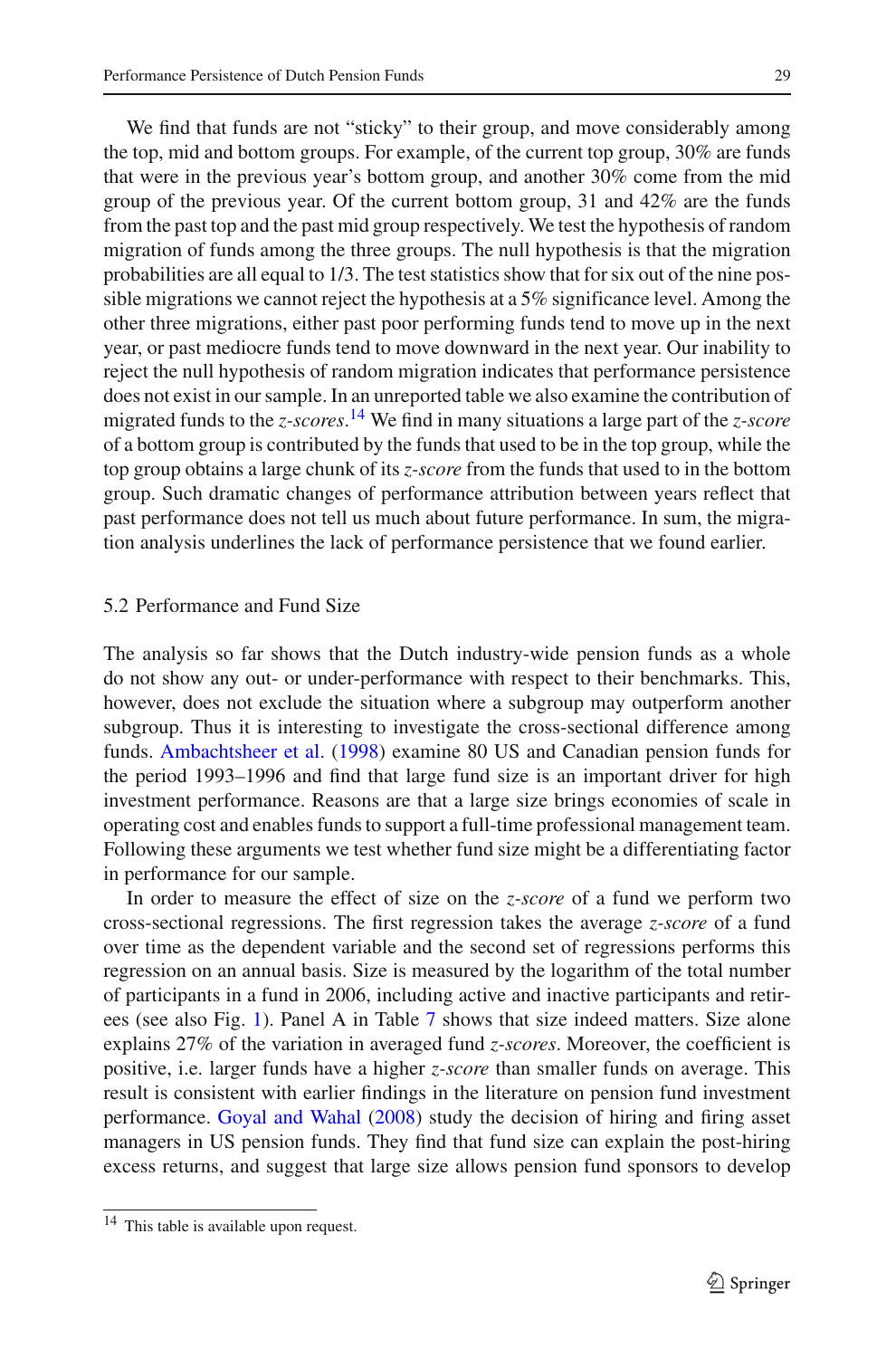| <b>Table 7</b> Pension fund performance and size                            |                             |
|-----------------------------------------------------------------------------|-----------------------------|
| Variable                                                                    | $Coef.$ <i>t</i> -statistic |
| Panel A: Regressing on time-average z-scores<br>Log(number of participants) | $0.18$ $4.86***$            |
|                                                                             |                             |

<span id="page-13-0"></span>

Adjusted R-squared 0.27 1998 1999 2000 2001 2002 2003 2004 2005 2006 *Panel B: regressing on annual z-scores each year* beta 0.02 0.16 0.19 −0.05 0.49 −0.03 0.27 0.29 0.32 *t*-stat 0.11 0.88 1.19 −0.36 3.49\*\*\* −0.32 2.56\*\*\* 2.49\*\*\* 3.09\*\*\* R-squared 0.00 0.01 0.03 0.00 0.18 0.00 0.11 0.10 0.15

*Panel A* regresses the time-average *z-score* on the fund's size. *Panel B* regresses the *z-score* on fund size on a yearly basis. In both cases, the fund size is measured by the logarithm of a fund's total participants in 2006 including active and inactive participants and retirees. (\*\*\*) indicates a significant level of 1%

<span id="page-13-1"></span>

|                           |      | 3 size groups |         |         |          |                              |         |      |      |
|---------------------------|------|---------------|---------|---------|----------|------------------------------|---------|------|------|
| Year                      | 1998 | 1999          | 2000    | 2001    | 2002     | 2003                         | 2004    | 2005 | 2006 |
| Panel A                   |      |               |         |         |          |                              |         |      |      |
| 1 (largest)               | 0.38 | 0.35          | 0.49    | 0.16    | $-0.43$  | $-0.09$                      | $-0.20$ | 0.53 | 0.45 |
| 2                         | 0.25 | 0.11          | 0.37    | $-0.32$ | $-1.04$  | 0.33                         | $-0.39$ | 0.26 | 0.31 |
| 3 (smallest)              | 0.22 | 0.36          | $-0.02$ | 0.20    | $-1.24$  | 0.14                         | $-0.43$ | 0.18 | 0.10 |
|                           |      |               |         |         |          | Paired sample <i>t</i> -test |         |      |      |
| Panel B                   |      |               |         |         |          |                              |         |      |      |
| Mean of paired difference |      |               |         |         | 0.19     |                              |         |      |      |
| $t$ -stat                 |      |               |         |         | $2.03**$ |                              |         |      |      |

**Table 8** Average *z-score* of size groups over time

*Panel A* reports the equally-weighted *z-score* of each size group. Since relative fund size does not change over time, the three size groups are based on the number of total participants in 2006. *Panel B* reports the paired sample *t*-test for the *z-score* difference between the largest size group and the smallest size group. With a degrees of freedom equal to 8, critical values of 10%, 5%, 1% significance level are 1.40, 1.86, and 2.90, respectively.  $(*),(**,(**)$  indicate a significant level at 10%, 5% and 1%

expertise in selecting asset managers. [Bauer et al.](#page-16-2) [\(2007](#page-16-2)) study the mandate size of delegated portfolios in pension funds. They find size is not a factor driving the benchmark adjusted net return, but size does bring economies of scale in reducing costs of external managers. Both these reasonings support our findings on size, but we cannot distinguish which of these explanations would apply to our findings.

We also performed regressions of the *z-score* on the fund's size on a yearly basis. Panel B in Table [7](#page-13-0) shows that only in the years 2002, and 2004 till 2006 size has some explanatory power. In order to get more information on why this might occur we again construct a number of size-based fund groups, and examine their performance over time.

Table [8](#page-13-1) reports the average *z-scores* of three size groups (Panel A). Each group contains the same number of funds (19 funds for each group). There is a clear difference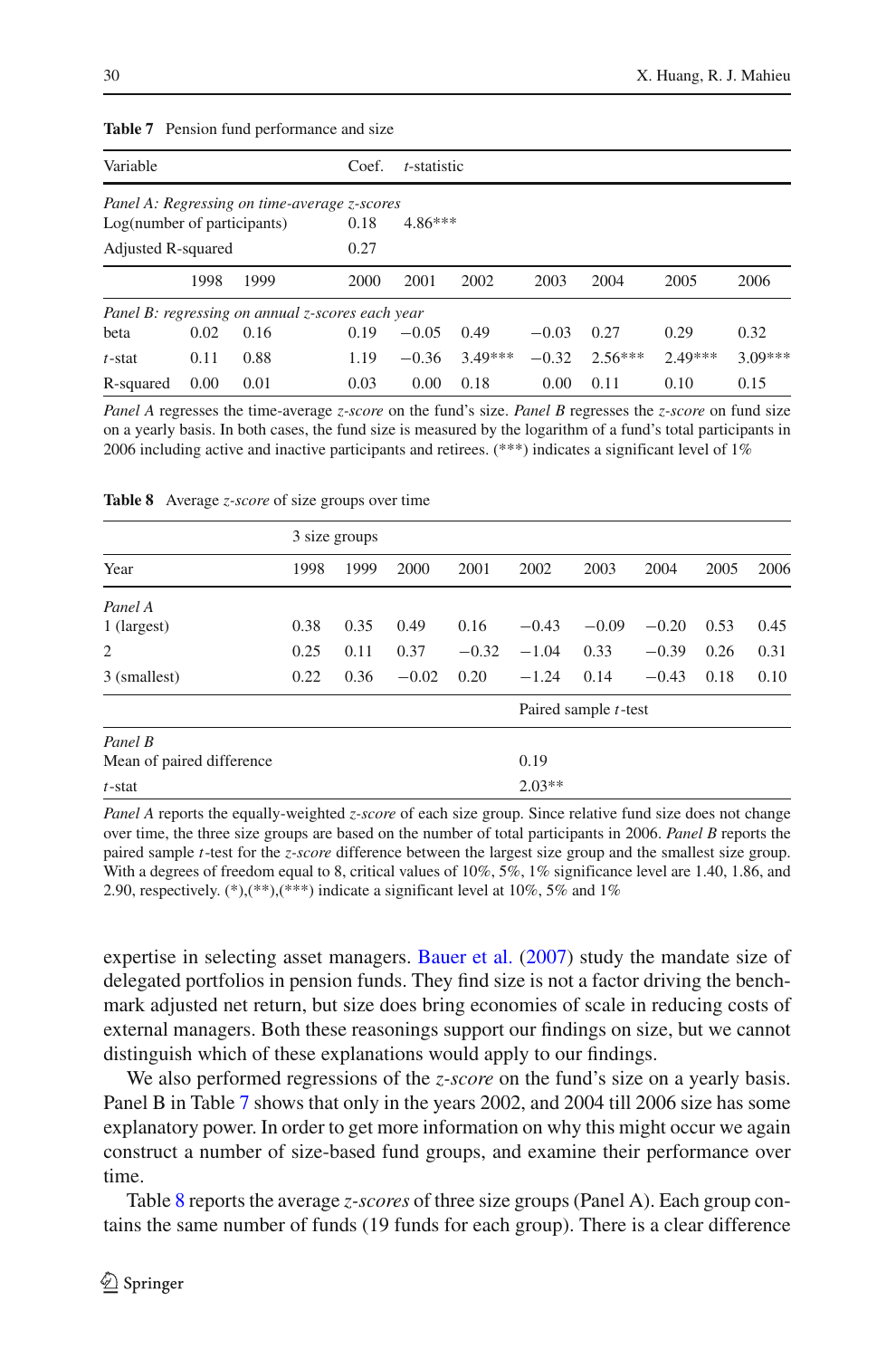in the *z-scores* between the largest and the smallest size group. This is confirmed by the paired sample *t*-tests in Panel B. From Panel A it can be seen that there are nonmonotonous performance patterns among groups in different years. For example, in the year 2003, the middle-sized group outperforms the other groups. And in 1999 and 2001 the smaller funds had the best performance.<sup>15</sup>

Although performance is not monotonously increasing with size, we do see (panel B) that the largest size group outperforms the smallest group *on average*. To relieve the concern over the power of the *t*-test in this relatively small sample, we also perform a Wilcoxon signed rank test, which is more robust for small samples. Again, this test indicates that largest funds outperform smallest ones. Our results are consistent with the findings on US and Canadian pension funds in [Bauer et al.](#page-16-2) [\(2007](#page-16-2)) that size is an important factor explaining pension fund investment performance.<sup>[16](#page-14-2)</sup>

The drivers behind the size effect cannot be investigated in this paper due to limitations of our data. The existing literature provides several explanations such as negotiation power in lowering costs, reputation effect, better monitoring of asset managers, or more expertise in selecting superior asset managers. [Bikker et al.](#page-16-18) [\(2009](#page-16-18)) show that larger pension funds invest more in risky assets than smaller funds, which implies that larger funds earn higher expected returns than smaller funds. In our paper it is impossible to investigate this explanation due to the lack of data on asset allocations in both the benchmark (*ex ante*) as well as the realized (*ex post*) portfolio. As a result, we cannot check whether the prescribed risk correction in the *z-score* appropriately corrects for the risk that pension funds take. However, as the *ex ante* benchmark constructions and the subsequent *z-score* calculations are audited by external supervisors, this provides some confidence that the reported *z-scores* do reflect some important and valuable information about the performance of pension funds.

# <span id="page-14-0"></span>**6 Concluding Remarks**

One of the main tasks of pension fund trustees is to design an investment strategy that is consistent with the short and long term goals of the fund, and to implement this strategy effectively. This paper focuses on the investment implementation capabilities of pension fund trustees of Dutch sectorial pension funds. We investigate the added value of pension funds in delegating and monitoring their investment activities. For this purpose we use the *z-score* that Dutch mandatory industry-wide pension funds are obliged to publish in order to show their net-of-fees investment performance relative

<span id="page-14-1"></span><sup>&</sup>lt;sup>15</sup> As shown in Fig. [1,](#page-8-1) the size distribution is skewed with a tail to the right, suggesting that most funds are small except a few extremely large funds. We adapted the construction of size groups by removing some outliers or forming unbalanced size groups such as categories based on total assets with unequal number of funds, to reflect this size asymmetry. We find that our results and conclusions do not change. These tables are available upon request.

<span id="page-14-2"></span><sup>&</sup>lt;sup>16</sup> We also investigated whether there exists outperformance in the largest size group and underperformance in the smallest size group. We split our sample into subgroups in terms of size as measured by the amount of total participants. We redo the tests on average *z-scores*, the Fama–MacBeth regressions and the Spearman rank correlation tests for all the subgroups. The results show that there is no out- or under-performance and no performance persistence for all size subgroups. This indicates that our earlier result on the size effect is not affected by specific performance results in the subgroups. Results are available upon request.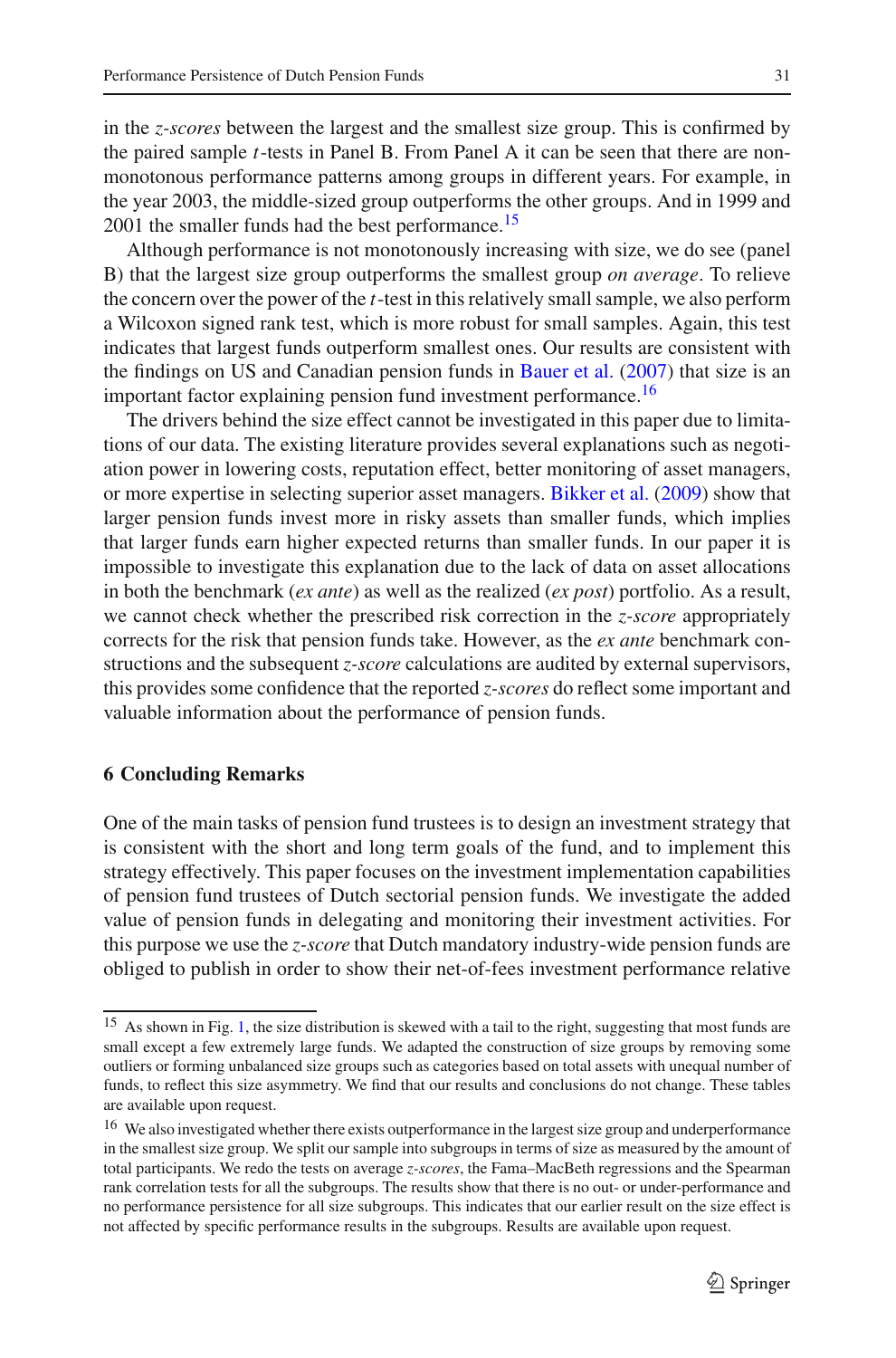to an *a priori* self-selected benchmark. The risk correction of the *z-score* is based on the *ex ante* benchmark composition, but the standard deviations on the excess returns are fixed by law. The scores intend to reflect the implementation quality of the strategic asset allocation.

Compared with retail investors, pension funds are more resourceful in carrying out an investment strategy. They can receive extensive help from advisors and consultants, gain valuable information before making the decisions, and can establish desired procedures to monitor the investment process. We would expect that pension fund trustees are able to select and recruit a superior group of internal and/or external asset managers and establish effective investment management procedures to encourage their asset managers to beat the pre-agreed benchmarks. The inconvenience of moving a large amount of pension assets across different asset managers or asset categories may also predict some type of performance persistence.

We have studied and reported *z-scores* on a comprehensive and unique data set of industry-wide pension funds in the Netherlands. We find that pension funds do not outperform their benchmarks consistently over time. In addition to annual performance tests, we also included a test to check whether funds showed performance persistence by analyzing whether funds moved (migrated) from one performance group to another. This migration test showed that the null hypothesis of random movement of funds from one group to another could not be rejected, thereby suggesting that any performance persistence is absent in our sample. All these tests imply that pension funds on average do not add additional investment value in implementing their investment plans. This conclusion also holds when we sort the pension funds into three equally-sized groups based on the total number of associated participants (active, inactive and retirees).

However, we do find that the largest funds perform significantly better than smaller funds when measured over the whole sample 1999–2006. This might be attributed to factors like economies of scale in costs, expertise in asset manager selection, or effective monitoring of asset managers. However, more detailed data on the composition of pension fund asset portfolios is needed to substantiate the validity of these arguments. Nevertheless, our results are consistent with the empirical trend of smaller pension funds merging with, or being acquired by, bigger funds in order to improve their investment performance.

All our results are based on the *z-score* as a performance measure. However, the construction of the *z-score* raises some doubts on using this measure as a proper investment performance measure. Especially the risk correction based on only two investment categories (equity and fixed income) is rather naive. The academic literature has proposed a large number of performance measures that could improve the risk correction. Also, the rather static implementation of the *z-score* at a yearly basis should be reassessed as well. We realize that our results may be influenced by these aspects, but we also stress that industry-wide pension funds in the Netherlands need to report their investment performance in the same manner. As the *z-score* is prescribed by Dutch law, and failing the performance test may have severe consequences for individual pension funds, it seems strange that the shortcomings of the *z-score* methodology have not attracted much more attention.

The credit crisis in 2008 has hit the Dutch pension fund severely and many funds became underfunded. Some funds even had to cut nominal benefits. This has raised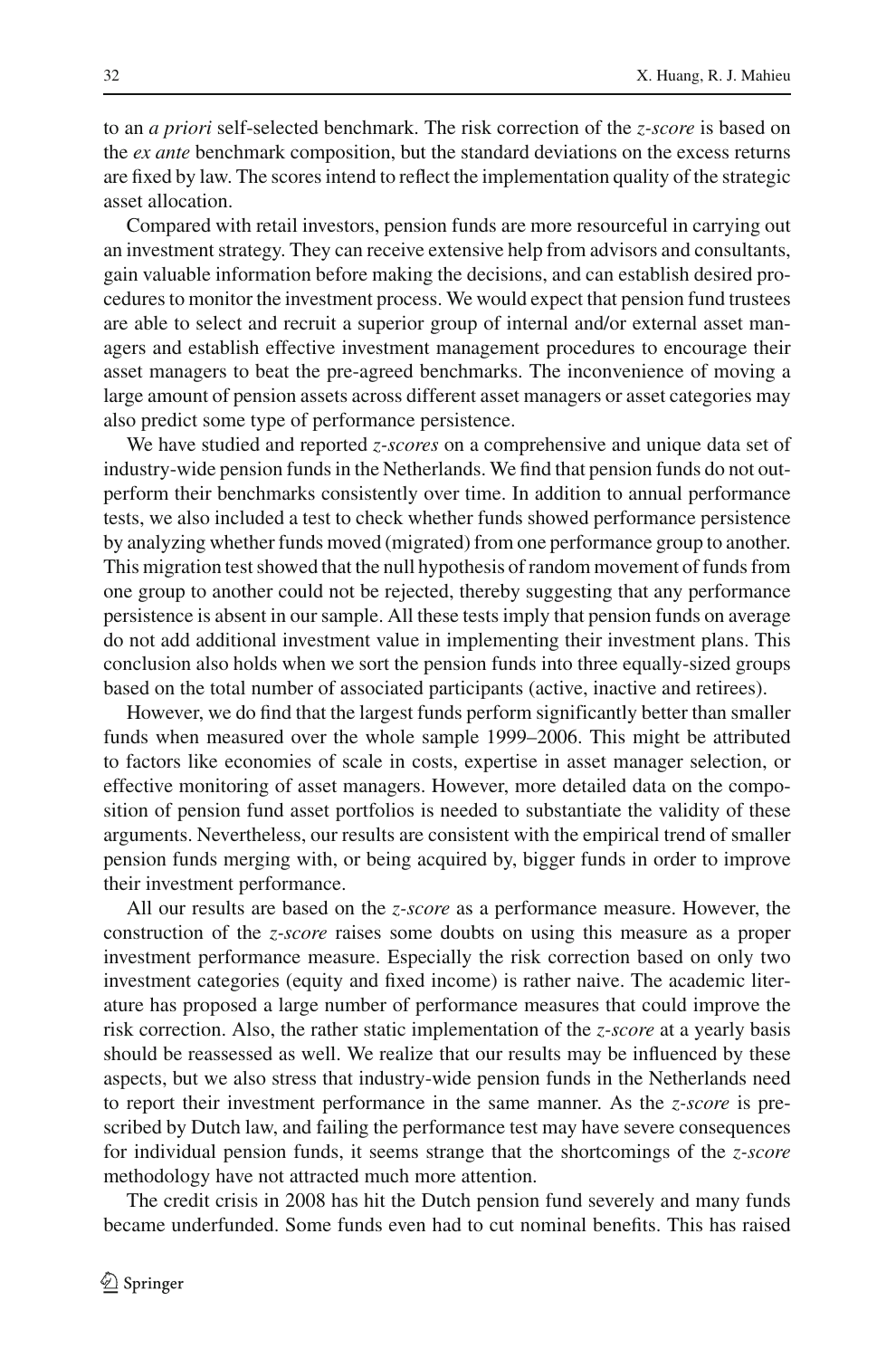more attention to manage mismatch risk between liabilities and assets rather than financial asset performance alone. Liability-driven investment is being considered more and more. This leads to investment performance being more and more evaluated against liabilities rather than against financial benchmarks. No doubt the *z-score* initiated in the late 1990s has served the purpose of measuring the investment performance across pension funds for the period between late 1990s and early 2000s. However, with changes in the demographic structure, the regulatory and accounting environment, a more advanced performance measurement measure is needed. In this light, and also including the methodological issues raised above, we expect that the use of the *z-score* in evaluating the pension fund investment performance will lose its attractiveness.

**Open Access** This article is distributed under the terms of the Creative Commons Attribution Noncommercial License which permits any noncommercial use, distribution, and reproduction in any medium, provided the original author(s) and source are credited.

#### **References**

- <span id="page-16-5"></span>Alestalo, N., & Puttonen, V. (2006). Asset allocation in finnish pension funds. *Journal of Pension Economics and Finance, 5*, 27–44.
- <span id="page-16-17"></span>Ambachtsheer, K., Capelle, R., & Scheibelhut, T. (1998). Improving pension fund performance. *Financial Analysts Journal, 54*(6), 15–20.
- <span id="page-16-2"></span>Bauer, R., Frehen, R., Lum, H., & Otten, R. (2007). *The performance of US pension funds: New insights into the agency costs debate*. Working Paper, Maastricht University.
- <span id="page-16-9"></span>Berk, J. B., & Green, R. C. (2004). Mutual fund flows and performance in rational markets'. *Journal of Political Economy 112*(6), 1269–1295.
- <span id="page-16-18"></span>Bikker, J. A., Broeders, D., Hollanders, D., & Ponds, E. (2009). Pension funds' asset allocation and participant age: A test of the life-cycle model. *Journal of Risk and Insurance* (forthcoming).
- <span id="page-16-7"></span>Bikker, J. A., & de Dreu, J. (2009). Pension fund efficiency: The impact of scale, governance and plan design. *Journal of Pension Economics and Finance, 8*(1), 63–89.
- <span id="page-16-4"></span>Blake, D., Lehmann, B. N., & Timmermann, A. (1999). Asset allocation dynamics and pension fund performance. *Journal of Business, 72*(4), 429–461.
- <span id="page-16-13"></span>Bollen, N. P. B., & Busse, J. A. (2001). On the timing ability of mutual fund managers. *Journal of Finance, 56*, 1075–1094.
- <span id="page-16-14"></span>Bollen, N. P. B., & Busse, J. A. (2005). Short-term persistence in mutual fund performance. *Review of Financial Studies, 18*, 569–597.
- <span id="page-16-3"></span>Brinson, G. P., Hood, L. R., & Beebower, G. L. (1986). Determinants of portfolio performance. *Financial Analysts Journal, 43*, 39–44.
- <span id="page-16-1"></span>Busse, J. A., Goyal, A., & Wahal, S. (2006). Performance persistence in institutional investment management. *EFA 2006 Zurich meetings paper*.
- <span id="page-16-12"></span>Carhart, M. (1997). On persistence in mutual fund performance. *Journal of Finance, 52*, 57–82.
- <span id="page-16-11"></span>Cochrane, J. (2001). *Asset pricing*. Princeton: Princeton University Press.
- <span id="page-16-0"></span>Coggin, D. T., Fabozzi, F. J., & Rahman, S. (1993). The investment performance of U.S. equity pension fund managers: An empirical investigation. *Journal of Finance, 48*(3), 1039–1055.
- <span id="page-16-10"></span>Fama, E. F., & MacBeth, J. D. (1973). Risk, return, and equilibrium: Empirical tests. *Journal of Political Economy, 81*, 607–636.
- <span id="page-16-16"></span>Fama, E. F., & French, K. R. (2007). Migration. *Financial Analysts Journal, 63*(3), 48–58.
- <span id="page-16-15"></span>Fama, E. F., & French, K. R. (1992). The cross-section of expected stock returns. *Journal of Finance, 47*(2), 427–465.
- <span id="page-16-6"></span>Gerber, D. S., & Weber, R. (2007). Demography and investment behaviour of pension funds; evidence for Switzerland. *Journal of Pension Economics and Finance, 6*, 313–337.
- <span id="page-16-8"></span>Goyal, A., & Wahal, S. (2008). The selection and termination of investment management firms by plan sponsors. *Journal of Finance, 63*(4), 1805–1847.